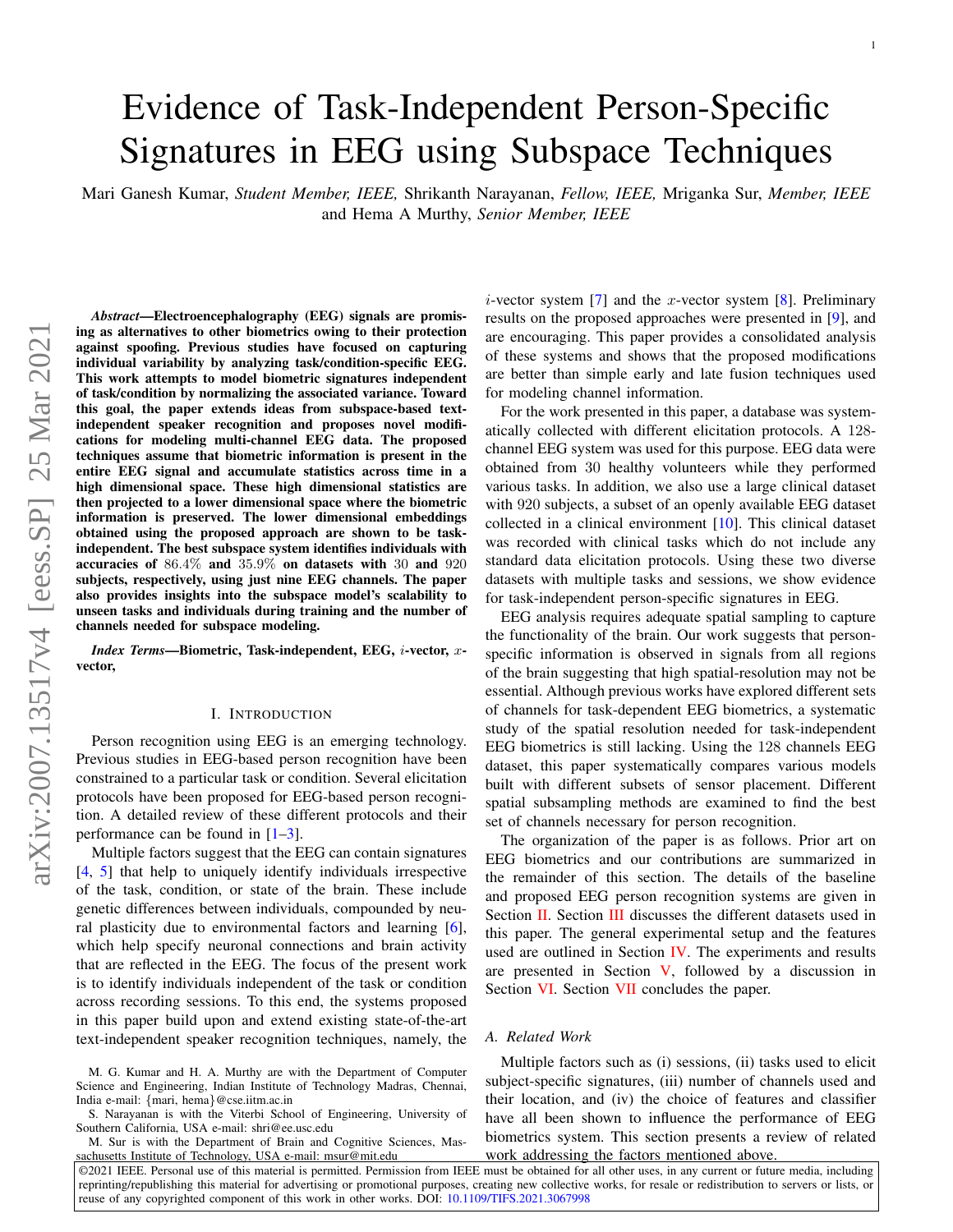*1) Testing across sessions:* Most previous studies on EEG biometrics have used datasets that have only a single acquisition session [11]. The exogenous conditions such as impedance between the electrodes and the scalp, minor displacement in electrode location, power supply artifacts, and other factors that vary from session to session can affect both inter- and intra-subject variability of the EEG recordings [12]. Consequently, many recent studies have shown that the performance of EEG biometrics systems is significantly affected by crosssession testing. In [13], the EER for 60 subjects was observed to degrade from  $5.34\%$  to  $22.0\%$ . In [14], without crosssession testing, 100% accuracy was obtained with 40 subjects, whereas while testing 15 subjects across sessions, the performance dropped to 86.8%. Without cross-session testing, the performance of the EEG biometric system can be heavily influenced by session-specific conditions. Owing to this, all results in this paper are reported only by evaluating data from sessions unseen during training.

Table I gives a summary of previous works in the literature that have tested EEG-based person recognition across multiple acquisition sessions. The results in Table  $\bf{I}$  show immense potential for using EEG as a possible biometric. In [15], even with an intersession interval of 16 months, the biometric system is shown to work with an average accuracy of about 91.4%.

*2) Tasks used for EEG biometrics:* From Table I, it is important to observe that different studies have employed different elicitation protocols. The primary interest involved in studying different elicitation protocols is that individuals can have a distinctive signature for a given task, which can be leveraged to identify them. However, in Table I, almost every elicitation protocol has demonstrated success in EEG person recognition across sessions. This observation suggests that person-specific signatures are present under all task conditions, and hence biometric systems need not be designed for a particular elicitation protocol. Consequently, EEG biometric systems have been shown to work on multiple tasks or conditions by training and testing on each task separately [12, 15, 26–28]. Since these systems are trained only on a specific task, they may not scale to other protocols. Building a task-independent EEG biometric system can eliminate the constraint of using an elicitation protocol. Recent studies have explored the taskindependent nature of EEG biometrics using single-session data and a small set of tasks [29–33]. This lack of cross-session testing is stated as a significant limitation [29, 31]. Cross session testing is important because the session-specific factors are known to influence the EEG biometrics (Section I-A1). In [29], the results of using different tasks for training and testing across two sessions with  $\leq$  10 subjects on two datasets are presented. The first dataset has a resting state and four mental subtasks data. The second dataset has two tasks, which are EEG captured with self and non-self images as stimuli. These subtasks are not known to influence the EEG significantly. This has been stated as a major limitation in [29]. In [14], we studied task-independent nature on 15 subjects using five different elicitation protocols but limited to the closed eye condition. The present paper provides a detailed analysis of the task-independent nature of biometric signatures in EEG by

*3) Channels used for EEG biometric:* In prior work, multiple techniques have been used to reduce the number of channels needed for biometric recognition using EEG. This subsampling is essential because increasing the number of channels increases the computational complexity of the biometric system. Some works sample the channels according to the task, for instance, centro-parietal channels for a mental task [16] and parietal-occipital lobe for a visual task [25]. In [21], principal component analysis (PCA) was used to reduce the number of channels. However, the most widely used technique is to select a subset of channels based on performance of the biometric system [11, 12, 22, 24, 26–28].

In [27, 28], it is shown that the performance of the electrodes from the occipital lobe is better for the eyes-closed recording owing to the alpha activity in the visual cortex. However, for the recordings with the eyes-open condition, the performance was similar to the frontal, central lobe. In [17, 18], three electrodes were chosen such that they are spatially located far from each other. The location of the electrode also accounts for the spatial variation. The dominant frequencies at the frontal lobe are generally lower in other lobes such as parietal, occipital [34]. In this work, we initially sample 9 channels from the standard 10-20 EEG system such that they are spatially apart and cover different lobes of the brain. This selection is justified by empirically studying different configurations of channels in Section V-D.

*4) Features and Classifiers used for EEG Biometrics:* The most commonly used features include spectral analysis using discrete Fourier transform (DFT) [16–18, 27–29] or continuous wavelet transform (CWT) [21] and autoregressive (AR) coefficients [12, 19, 26, 28]. Besides, few studies have averaged the EEG signal across multiple trials and have used the event-related-potential (ERP) as features [11, 22, 24]. Using ERP is not feasible in task-independent EEG biometrics. In the case of AR features, a small change in the estimated coefficients can change the location of the roots in the *z*domain. This can affect the frequency spectrum of the EEG signal quite significantly. The raw power spectral density (PSD) estimated on short windows has been shown to identify subjects across sessions in [14]. Hence, in this paper, raw PSD estimated over short windows are used as features for recognizing individuals.

Table I shows that longer the duration of EEG signal used, better the performance of EEG biometrics. [26] achieved 100% accuracy on 9 individuals using 60s of EEG data. [24] used ERP averaged across multiple trials to achieve 100% recognition on 20 participants. The best performance obtained for short duration of EEG, such as  $5s$  is accuracy of  $91.4\%$  for 45 subjects in [15]. A short duration of 15s and a long duration of 60s are both used to evaluate systems in this paper.

Most of the prior-work discussed in Table I have used relatively simple classification/verification methods like SVM [19], Bayes classification [29], scoring techniques like L1 distance, cosine similarity, Mahalanobis distance [11, 13, 22, 24, 27, 28] or a nearest neighbor classifier  $[21]$ . However, the challenge involved in task-independent EEG person recogni-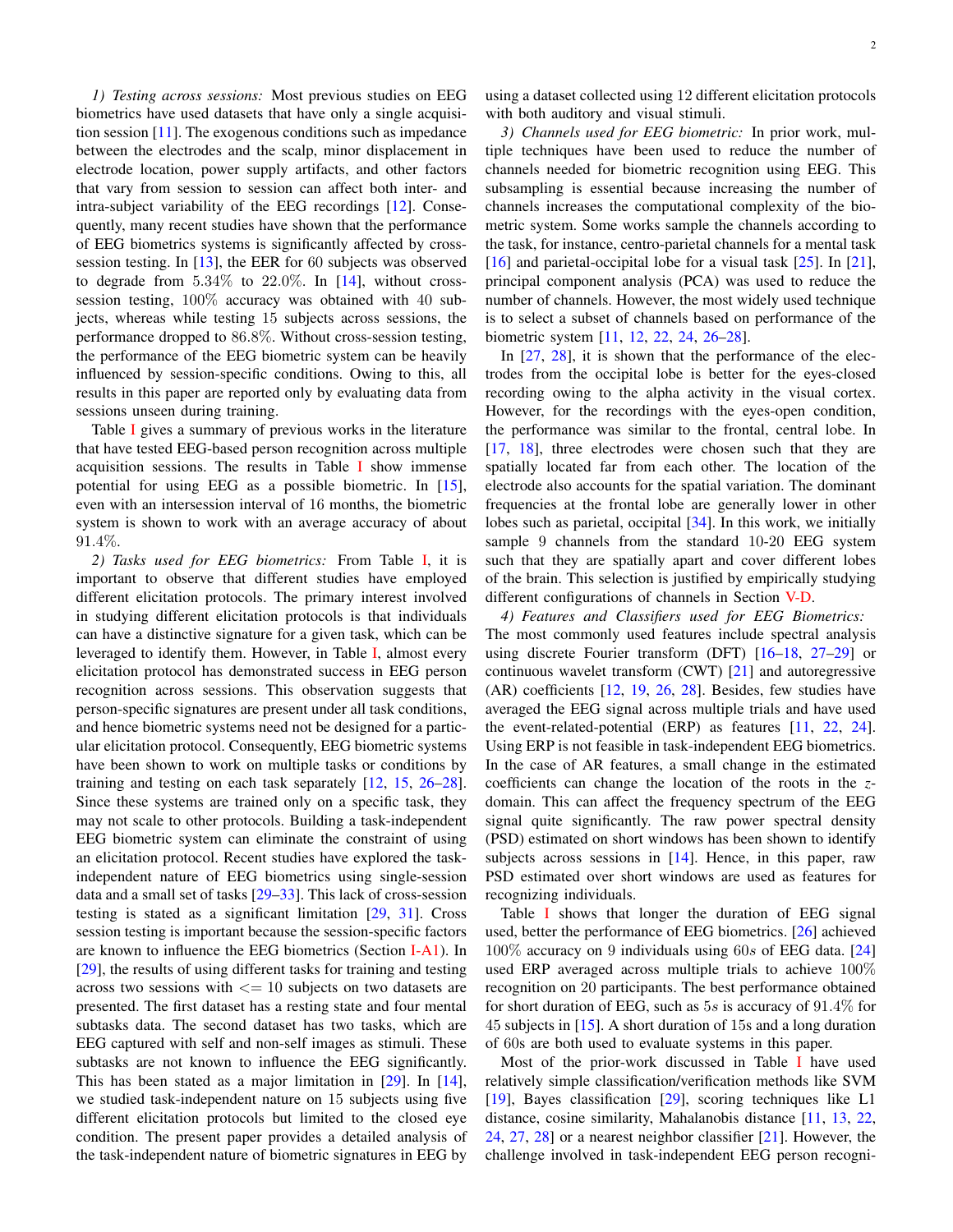| Ref.               | Sessions<br>per-person                                | Inter-Session<br>Interval | No. of<br>Individuals | No. of<br>Channels | EPs/<br><b>Tasks</b> | Feature     | Duration of<br>EEG segment | Classifier     | Channel<br>Handling | Performance               |  |
|--------------------|-------------------------------------------------------|---------------------------|-----------------------|--------------------|----------------------|-------------|----------------------------|----------------|---------------------|---------------------------|--|
| [16]               | 3                                                     | 3 days                    | 9                     | 8                  | MT                   | <b>PSD</b>  | N.A                        | <b>UBM-GMM</b> | FC                  | $HTER = 36.2%$            |  |
| $[17]$             | 2                                                     | $12 - 15$ months          | 20                    | 3                  | <b>REC</b>           | PSD based   | 290s (median)              | LR             | FC                  | $ACC = 88%$               |  |
| $[18]$             | 2                                                     | $12 - 15$ months          | 20                    | 3                  | <b>WM</b>            | PSD based   | 189s (median)              | LR             | FC                  | $ACC = 88%$               |  |
| $[19]$             | $\overline{4}$                                        | N.A                       | 6                     | 106                | IS                   | AR          | N.A                        | <b>SVM</b>     | FC                  | $ACC = 78.6\%$ to 99.8%   |  |
| [20]               | $\overline{2}$                                        | 1 year                    | 9                     | 53                 | <b>MM</b>            | AR          | 60s                        | MD             | FC                  | $ACC = 64.7\%$ to 77.8%   |  |
| $[21]$             | $\overline{2}$                                        | 1 week (min)              | $\overline{4}$        | 128                | <b>REC</b>           | <b>CWT</b>  | 2s                         | $k-NN$         | FC                  | $ACC = 92.58%$            |  |
|                    | $\mathbf{2}$                                          | $5 - 40$ days             | 15                    | 1                  | N400                 | ERP         | $1.1s \times 100$          | Cross Corr.    | N.A                 | $ACC = 89%$               |  |
| $[22]$             | 3                                                     | $4 - 6$ months            | 9                     |                    | $\left[23\right]$    |             |                            |                | N.A                 | $ACC = 93.0\%$            |  |
| $[11]$             | 2                                                     | 9 months (avg)            | 20                    | 26                 | <b>VEP</b>           | ERP         | N.A                        | Cross Corr.    | Voting              | $ACC = 100\%$             |  |
| $[24]$             | 3                                                     | 25 - 49 days              | 50                    | 17                 | <b>VEP</b>           | ERP         | 600ms x 50                 | CS             | <b>SF</b>           | EER(V) = $10\%$ to $15\%$ |  |
| $[13]$             | 2                                                     | 2 weeks                   | 60                    | 27                 | <b>REC</b>           | Multiple    | 20.5s                      | Cross Corr.    | FC                  | $EER(V) = 22\%$           |  |
| $[25]$             | $\overline{2}$                                        | N.A                       | 8                     | 9                  | <b>SSVEP</b>         | PSD based   | 1s                         | <b>CNN</b>     | FC                  | ACC $\approx 97\%$        |  |
|                    | Literature on Multi-Session-Multi-Task EEG Biometrics |                           |                       |                    |                      |             |                            |                |                     |                           |  |
| $\lceil 26 \rceil$ | 2                                                     | $1 - 3$ weeks             | 9                     | 3                  | <b>REC</b>           | AR          | 60s                        | Linear         | ${\rm FC}$          | $ACC = 100\%$             |  |
|                    |                                                       |                           |                       |                    | <b>REO</b>           |             |                            | Classifier     |                     | $ACC = 90.3%$             |  |
| $[27]$             | 2                                                     | 1 month                   | 30                    | 19                 | <b>REC</b>           | <b>PCA</b>  | 5s                         | L1, L2 $&$     | ${\rm FC}$          | $ACC = 87.9\%$            |  |
|                    |                                                       |                           |                       |                    | <b>REO</b>           | based       |                            | CS             |                     | $ACC = 75.4%$             |  |
| $\lceil 28 \rceil$ | 3                                                     | 1 month                   | 50                    | 19                 | <b>REC</b>           | AR,         | 90s                        | L1, L2 $&$     | SF                  | $ACC = 90.8%$             |  |
|                    |                                                       |                           |                       |                    | <b>REO</b>           | <b>PSD</b>  |                            | <b>CS</b>      |                     | $ACC = 85.6%$             |  |
| $[29]$             | 2                                                     | N.A                       | 10                    | 18                 | <b>VEP</b>           | <b>PSD</b>  | 1s                         | NB             | FC                  | $ACC = 41.7\%$ to 42.9%   |  |
|                    | 2                                                     | N.A                       | 5                     | 6                  | MT                   |             | 2s                         |                |                     | $ACC = 73.5\%$ to 82.1%   |  |
|                    |                                                       |                           |                       |                    | <b>REC</b>           |             | 5s                         |                |                     | $EER(V) = 6.6%$           |  |
| $[12]$             | 5                                                     | Min $\approx$ 1 week      | 45                    | 19                 | <b>REO</b>           | AR          | 5s                         | <b>HMM</b>     | Voting              | $EER(V) = 10.6%$          |  |
|                    |                                                       | $Max \approx 36$ months   |                       |                    | MT                   |             | 5s                         |                |                     | $EER(V) = 10.7%$          |  |
|                    |                                                       |                           |                       |                    | <b>IS</b>            |             | 5s                         |                |                     | $EER(V) = 9.7%$           |  |
|                    |                                                       |                           |                       |                    | <b>REC</b>           |             | 5s                         |                |                     | $ACC = 91.4%$             |  |
|                    |                                                       |                           |                       |                    | <b>REO</b>           |             | 5s                         |                |                     | $ACC = 81.9%$             |  |
| $[15]$             | 5                                                     | Min $\approx$ 1 week      | 45                    | 19                 | MI                   | $AR +$      | 5s                         |                |                     | $ACC = 86.2%$             |  |
|                    |                                                       | Max $\approx$ 16 months   |                       |                    | MT                   | <b>MFCC</b> | 5s                         | CNNs & RNNs    |                     | $ACC = 84.1\%$            |  |
|                    |                                                       |                           |                       |                    | <b>VS</b>            |             | 5s                         |                |                     | $ACC = 81.6%$             |  |
|                    |                                                       |                           |                       |                    | <b>IS</b>            |             | 5s                         |                |                     | $ACC = 86.1 %$            |  |

TABLE I: Literature on EEG biometrics with cross-session evaluation

Abbreviations: EP - Elicitation Protocol, MI - Motor Imagery, REC - Resting Eye Closed, WM - Working Memory, IS - Imagined Speech, MM - Motor Movement, VEP - Visually Evoked Potential, REC - Resting Eye Open, MT - Mental Tasks, SSVEP - Steady State Visually Evoked Potential, AR - Auto-Regressive, PSD - Power Spectral Density, CWT - Continuous Wavelet Transform, ERP - Event-Related Potential, LR - Linear Regression, GMM - Gaussian Mixture Model, SVM - Support Vector Machine, MD - Mahalanobis Distance, CS - Cosine Similarity, NB -Gaussian Naive Bayes Classifier, CNN - Convolutional Neural Network, HMM - Hidden Markov Model, FC - Feature Concatenation, SF - Score Fusion, HTER - Half Total Error Rate, ACC - Accuracy EER(V) - Equal Error Rate computed in an verification framework.

tion is minimizing the information about the task or state of the brain and the session related information present in EEG. This problem is similar to text-independent speaker recognition. In speaker recognition, the primary assumption is that the speaker information is present in the entire signal in addition to that of phoneme and channel information. Consequently, subspace techniques such as *i*-vector [7] and *x*-vector [8] were proposed for speaker recognition. These models try to encode the speaker information present in the speech signal on to a compact vector representation. The derivation of  $i$ -vector representation is based on an expectation-maximization based algorithm introduced in [7] using distributional statistics of a data model (Gaussian Mixture Model). x-vector  $[8]$  is a more recent deep neural network (DNN) based representation that has outperformed *i*-vectors in speaker recognition tasks. Both methods assume speaker information is present in the entirety of the speech signal and estimate various statistics across time and project them on to a lower-dimensional space. This paper proposes modifications to both the i-vector system and

the x-vector system to take advantage of parallel information available across multiple EEG channels.

#### *B. Contributions*

In  $[9]$ , modified versions of the *i*-vector and the *x*-vector systems to recognize individuals using multi-channel EEG were proposed by the authors. In [9], only preliminary results were discussed with no inter-task or inter-subject analysis. This manuscript presents an in-depth analysis of the subspace systems proposed in  $[9]$  using two datasets. Dataset 1 is a modified version of the dataset used in [9] with 30 subjects and 12 different tasks. Dataset 1 is the primary dataset that has been used in all the experiments. Wherever possible, we also show our results on a large publicly available dataset with 920 subjects. The following are the primary contributions in this paper.

• This paper builds upon subspace systems introduced in [9] and proposes a novel system that combines the ivector and the x-vector representations. The proposed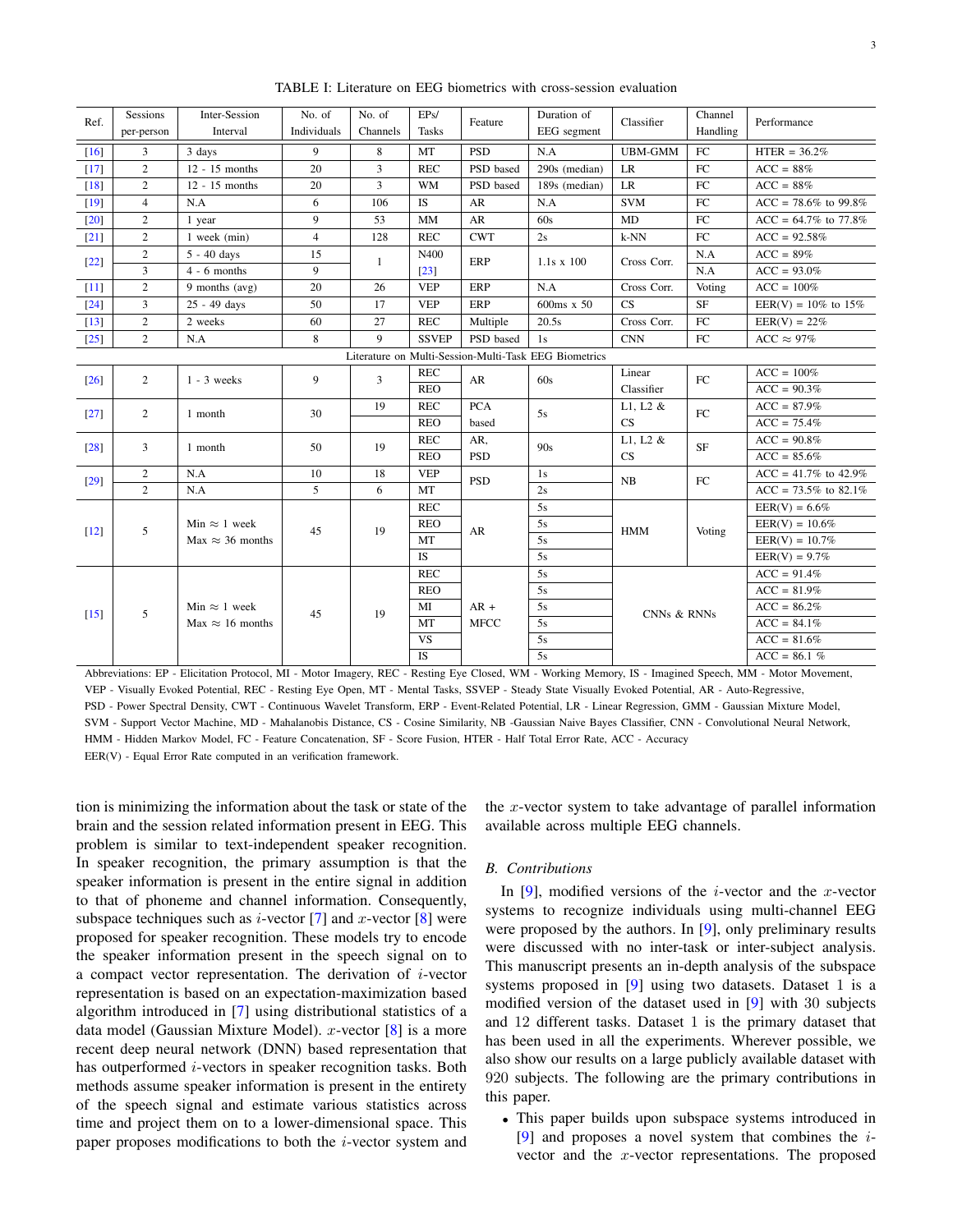systems are shown to outperform the current state-ofthe-art deep neural networks based classifiers on both datasets.

- This paper uses dataset 1, collected with 12 significantly different and diverse elicitation protocols, to test the task-independence with mismatched testing conditions. We further categorize the tasks based on harder criteria such as open and closed eye conditions and study the influence on classification when training and test sets are disjoint (eye open vs. eye closed). Testing across sessions on a challenging set of tasks/conditions, this paper builds evidence for task-independent individualspecific signatures in EEG.
- In addition to testing the generalizability across tasks, we show that, for both datasets, the subspace approach scales to subjects unseen during training with degradation in performance.
- Using dataset 1, collected using a 128-channel EEG system, various channel sub-sampling techniques are explored to achieve better performance with a taskindependent setup.
- The baseline versions of the subspace systems discussed in this paper were designed for voice biometrics, where a single channel is typical. In [9], these subspace systems were modified to process information from multiple channels by concatenating channel-wise statistics at an intermediate processing level. However, the channel information can also be modeled by either early concatenation of features or late fusion of scores from systems built using individual channels. This paper shows that in the  $i$ -vector and  $x$ -vector subspace context, the proposed modification in [9] is better than the direct early and late fusion techniques to model the data from different models. This result is shown on both datasets.

#### II. PROPOSED AND BASELINE SYSTEMS

# *A. Universal Background Model-Gaussian Mixture Model (UBM-GMM)*

The UBM-GMM system proposed in [35] is a precursor to the  $i$ -vector system. A Gaussian mixture model (GMM) is trained using data pooled from the training sessions of all the individuals. This GMM is also called a universal background model (UBM) as it is estimated using multiple subjects and acts as a reference to the person-specific models. The UBM is then converted to person-specific models by maximum-aposteriori (MAP) adaptation on person-specific data. While testing, the score is calculated as the log of likelihood ratio between the adapted person-specific model and UBM. A detailed description of the UBM-GMM system for speaker recognition task can be found in [35].

Both EEG and speech are essentially time series signals. Hence many studies in EEG biometrics literature have explored UBM-GMM based techniques [14, 16, 36–38]. We use this well-studied system as a baseline system for evaluating subspace systems. In this implementation, for building the UBM-GMM system, features were pooled from all the available channels. Hence, this system does not model the channels explicitly.

## *B. Modified-*i*-vector*

i-vector is a powerful speech signal representation that has led to state-of-the-art speaker recognition systems [7] and has demonstrated the ability to model person-specific information in a lower-dimensional space. The  $i$ -vector space is a subspace of the UBM space defined as follows:

$$
\bar{M} = \bar{m} + \mathbf{T}\bar{w} \tag{1}
$$

where  $\overline{M}$  is the supervector representing an EEG segment,  $\bar{m}$  is the UBM supervector, T is the total variability matrix that defines the subspace, and  $\bar{w}$  is the lower dimensional *i*vector. The supervector is a vector of concatenated means from the UBM or adapted models. Hence, the dimension of the supervector is  $Kd \times 1$ , where K is the number of Gaussian mixtures, and  $d$  is the dimension of the input power spectral density (PSD) feature vector. The T-matrix is of dimension  $Kd \times R$ , where R is the dimension of the subspace. R is an empirically determined hyper-parameter of the  $i$ -vector system.

Let,

$$
X = \{ \bar{x}_n^c \mid n = 1 \text{ to } N \& c = 1 \text{ to } C \}
$$
 (2)

denote an EEG segment with C EEG sensors/channels and  $N$  feature vectors per channel. A  $K$  mixture UBM is trained using EEG segments from multiple subjects. Using the UBM, the zeroth and first order statistics required for estimating the i-vector are calculated as given in Equations 3 and 4, respectively.

$$
N_k(X) = \sum_{c=1}^{C} \sum_{n=1}^{N} P(k | \bar{x}_n^c, \lambda)
$$
 (3)

$$
\bar{F}_k(X) = \sum_{c=1}^{C} \sum_{n=1}^{N} P(k | \bar{x}_n^c, \lambda) (\bar{x}_n^c - \bar{m}_k)
$$
 (4)

where  $\lambda$  represents UBM parameters, k denotes the mixture ID, and  $P(k|\bar{x}_n^c, \lambda)$  corresponds to the posterior probability of the k-th mixture component given the feature vector  $\bar{x}_n^c$ .  $\bar{m}_k$ is the mean of the  $k$ -th UBM component. Given the zeroth and first-order statistics, the i-vector is estimated as follows

$$
\bar{w} = \left(\mathbf{I} + \mathbf{T}^t \mathbf{\Sigma}^{-\frac{1}{2}} \mathbf{N}(X) \mathbf{T}\right)^{-1} \mathbf{T}^t \mathbf{\Sigma}^{-1} \bar{F}(X) \tag{5}
$$

where  $\overline{F}(X)$  is a supervector obtained by concatenation of  $\overline{F}_k(X)$  for all  $k = 1...K$  mixtures. Hence the dimension of supervector  $\overline{F}(X)$  is  $Kd \times 1$ .  $\Sigma$  is a  $Kd \times Kd$  block diagonal matrix with  $\Sigma_k$  (covariance matrix of k-th Gaussian) as blocks along the diagonal.  $N(X)$  is also a block diagonal matrix of dimension  $Kd \times Kd$  with  $N_k(X)$ I as diagonal blocks. The expectation-maximization (EM) algorithm for estimating Tmatrix in the case of EEG person recognition is the same as that for speech and has been detailed in [7, 39]. This system will be referred to as *"baseline-*i*-vector"* in the rest of the paper. This system has been adopted for EEG biometrics in [40, 41]. However, this standard approach is not adequate for multi-channel EEG as it does not explicitly model channel information. To integrate information from different channels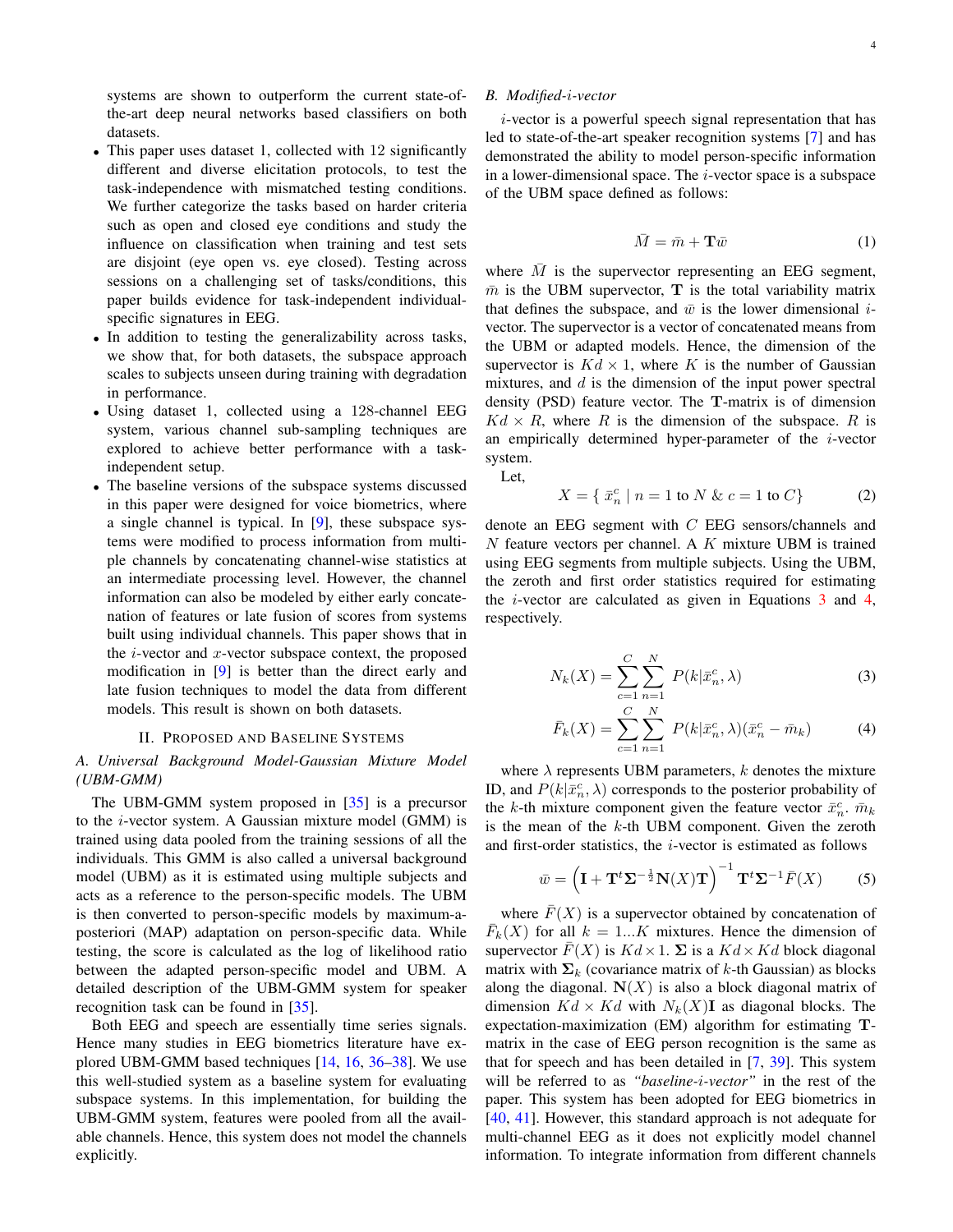in the i-vector framework, we proposed a novel way of finding the zeroth and first-order statistics as given in Equation 6 and 7, respectively.

$$
N_{kc}(X) = \sum_{n=1}^{N} P(k \mid \bar{x}_n^c, \lambda)
$$
 (6)

$$
\bar{F}_{kc}(X) = \sum_{n=1}^{N} P(k \mid \bar{x}_n^c, \lambda)(\bar{x}_n^c - \bar{m}_k)
$$
 (7)

In this approach, the UBM is still trained by pooling data from all the channels. However, during statistics estimation, it is done for each channel individually and then concatenated before projecting to the lower dimensional  $i$ -vector space. Hence the supervector  $\overline{F}(X)$  (in Eq 5) is obtained by concatenating  $\bar{F}_{kc}(X)$  for all  $k = 1...K$  Gaussian mixtures and  $c =$ 1...C channels. Hence the super vector dimension increases to  $KCd\times1$ . Consequently, the dimensions of matrices  $\Sigma$ ,  $N(X)$ , and **T** (in Eq 5) increases to  $KCd \times KCd$ ,  $KCd \times KCd$ , and  $KCd \times R$ , respectively. This system is henceforth referred to as *"modified-*i*-vector"*. Since the dimension of the supervector is high, for effective estimation of T-matrix, we use a smaller number of mixtures in the UBM compared to the baseline model (Table VI).

After estimating the  $i$ -vector, a linear transform is applied using linear discriminant analysis (LDA). LDA makes the subspace more discriminative for person-specific signatures and hence improves the performance of the person recognition system. During testing, a cosine similarity classifier discussed in Section II-E is used on the LDA projected  $i$ -vectors.

#### *C. Modified-*x*-vector*

x-vector is a recent DNN based speech representation approach aimed towards speaker recognition  $[8]$ . The *x*-vector system initially operates at the frame level, estimates statistics, and then the final few layers operate at the segment level. This architecture is analogous to the  $i$ -vector system with UBM acting at the frame level and the T-matrix operating at the segment level. Similar to the "modified-i-vector" in Section II-B, we remodel the  $x$ -vector system to handle information from multiple EEG sensors.  $x$ -vector proposed for speech data uses time-delay neural networks (TDNNs) for modeling temporal context. However, upon experimenting with EEG data, we did not find long term context information to be helpful. Hence, 1-D convolution is used in place of TDNN for  $x$ -vector based EEG person recognition systems in this paper.

Figure. 1 gives an overview of the  $x$ -vector architecture modified for multi-channel EEG. Spectrograms from all the channels are provided as input to this model. The model has four hidden layers. The initial two layers are single frame 1-D convolution layers that transform every feature vector of the spectrogram into a higher dimensional space. The third layer is a statistics pooling layer, which estimates the mean and variance for each channel. These statistics are concatenated and reduced to a lower-dimensional representation using the fourth hidden layer. The final output layer is a feed-forward layer with softmax activation. The number of nodes in the output layer is the total number of subjects in the training data. Similar to  $[8]$ , cross-entropy error is used to train the network using Adam optimization [42]. After training, the output of the fourth hidden layer is considered as a subspace representation for the EEG segment, also referred to as  $x$ vector. This way of estimating  $x$ -vectors will be henceforth referred to as "modified-x-vector" system.



Fig. 1: DNN architecture of the modified  $x$ -vector model for multichannel EEG.

The  $x$ -vector system with a single statistics pooling across all channels in the third hidden layer is identical to  $x$ -vector proposed for speech and will be used as a baseline. Similar to the "baseline-i-vector", this system does not take any explicit information about the channels and will be referred to as "baseline- $x$ -vector" system. Testing is performed using a simple cosine similarity classifier after subjecting the  $x$ -vectors to LDA, as discussed in Section II-E.

#### *D. Combined* i*-vector and* x*-vector (*ix*-vector)*

In this section, we propose a novel subspace system that uses both the E-M based modified-*i*-vector (Section  $II-B$ ) and the DNN based modified-x-vector (Section  $II-C$ ) to recognize individuals from EEG signal.  $i$ -vectors are subspace embeddings obtained by aligning statistics from a universal background model (UBM) and a large projection (total variability space or T) matrix. Both UBM and the T-matrix are generatively modeled using E-M. On the other hand,  $x$ -vectors are extracted from a DNN trained discriminatively. By concatenating embeddings from modified-i-vector and modified $x$ -vector, we show that the performance of the individual systems can be significantly improved. This concatenated embeddings system will be henceforth referred to as the " $ix$ vector" system. Section II-E details the back-end used to recognize the individuals given the concatenated embeddings.

# *E. Back-end*

After estimating the subspace embeddings (Section II-B, II-C, and II-D), any classifier can be used for implementing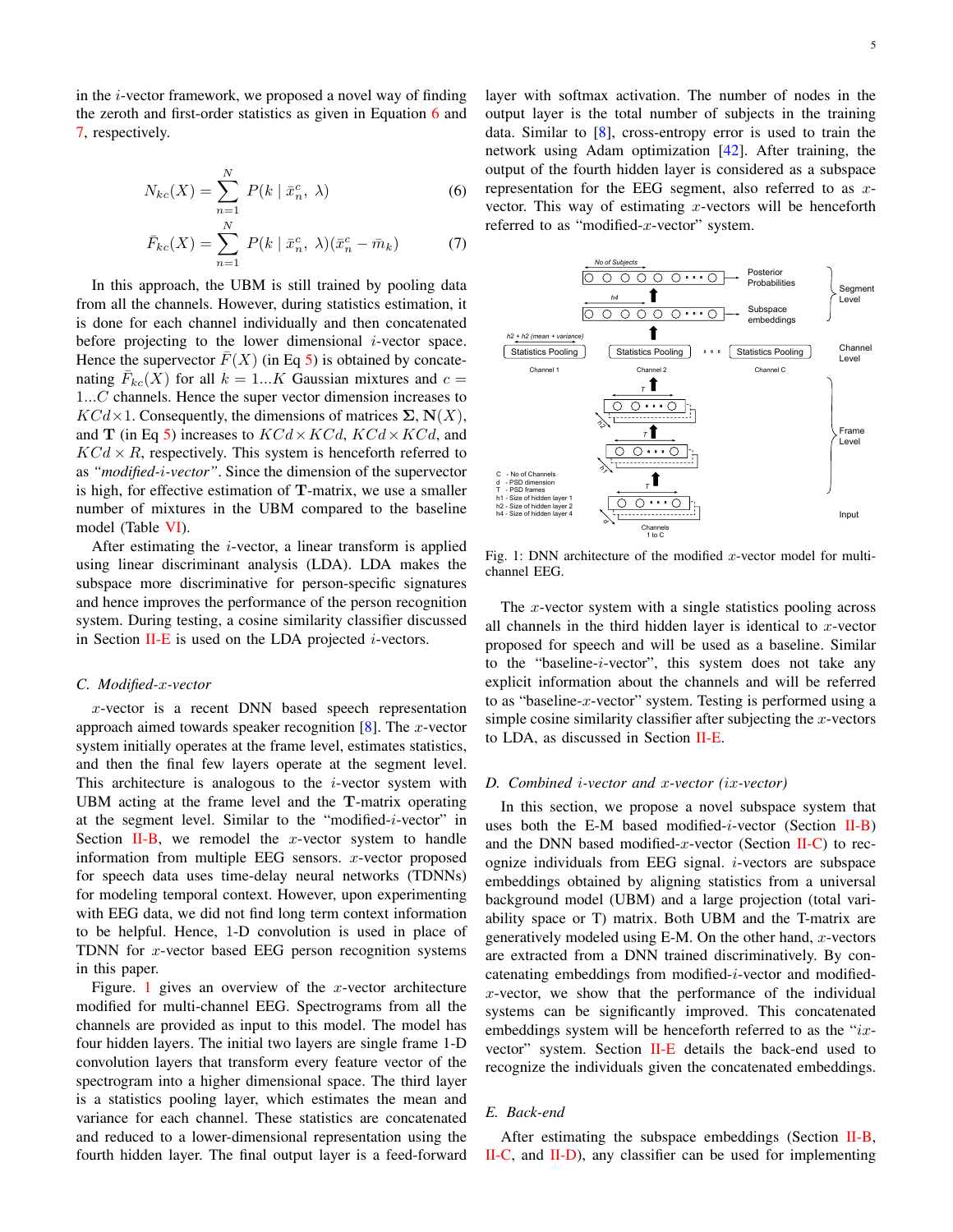person recognition. Since the focus of this paper is on the subspace technique, we use a simple cosine similarity based recognition system as the back-end.

Let  $\bar{w}_i$  be the subspace vector obtained by projecting all the available training data of person i and  $\bar{w}_{test}$  be the subspace vector under test. The cosine similarity score for  $\bar{w}_{test}$ belonging to a person  $i$  is calculated as given in Equation 8.

$$
\mathbf{S}_{i} = \frac{\bar{w}_{i}^{T} \bar{w}_{\text{test}}}{\|\bar{w}_{i}\| \|\bar{w}_{\text{test}}\|}
$$
(8)

# *F. Other baseline systems*

This section briefly describes the two start-of-the-art DNN based EEG biometrics systems used to compare with our results. The first system is a convolution neural network (CNN) based technique [43], proposed using multiple CNNs to extract EEG features for BCI applications automatically. This system has also been used for biometric recognition in [15]. Henceforth, this system will be referred to as the "EEGNet" system (similar to  $[15, 43]$ ). The second system is CNN-RNN based system proposed in [15], which uses CNNs to convolve across channels and recurrent neural networks (RNNs) or long short-term memory (LSTMs) to convolve across time. This system will be henceforth referred to as the "CNN-RNN" system.

For the EEGNet system, we have used the implementation provided by the authors (publicly available). The EEGNet system proposed in [43] uses raw EEG signals (time-domain representation) as input. To enable fair comparison with proposed models, we also show the result for an EEGNet variant that uses a spectrogram or time-frequency representation from each channel as input. For both the EEGNet based systems, filter sizes were fixed at half the sampling rate of giving input (as recommended in  $[43]$ ), and the number of filters in each layer was fine-tuned. The CNN-RNN system was implemented by the authors similar to the system  $S_{\zeta}$  in [15]. The filter sizes were kept numerically identical to the model implemented in [15], and the number of filters was fine-tuned.

#### III. DATASETS

#### *A. Dataset* 1*:* 128*-Channel Multi-Task EEG Dataset*

This dataset was collected from 30 subjects performing multiple tasks. Multiple tasks/elicitation protocols were designed with both open and closed eye conditions to collect this data. Table  $II$  gives a summary of these tasks and protocols. It is to be noted that all the 30 subjects did not perform all the 12 tasks mentioned in Table II. EEG data was collected from each subject, for at least 2 sessions and at most 5 sessions. During each session, at most of 4 tasks from Table II were performed. This dataset is a modified version of the dataset presented in [9].

This dataset was collected by the authors in a laboratory setting using a 128-channel dense-array EEG system manufactured by Electrical Geodesics, Inc (EGI) [44]. The Ethics Committee of the Indian Institute of Technology Madras approved this study. All the subjects were informed about the aim and scope of the experiment, and written consent was obtained to collect the data. The EEG data were recorded at a sampling rate of  $250Hz$  with the central electrode  $Cz$  as the reference electrode. After collecting the dataset, the artifacts present were removed using [45], and bad channels were replaced by spherical spline interpolation [46] (plugins available with EEG lab toolbox  $[47]$ ). The total duration of this dataset is about 31 hours, with 3 sessions per person on average. Further statistics on number of sessions per individual, number of EEG segments and intersession intervals between train and test are given in Table III. This dataset has been made publicly available at https://www.iitm.ac.in/donlab/cbr/eeg\_person\_id\_ dataset/.

## *B. Dataset 2: Temple University Clinical EEG Dataset*

This dataset is a subset of the Temple University hospital EEG data corpus (TUH-EEG) [10]. In this paper we have used the TUH-EEG corpus v.1.1.0 containing over 20, 000 clinical EEG recordings collected from about 14, 000 patients. We preprocess this dataset for evaluating the proposed systems, as described below.

The dataset has data from 7424 patients with average EEG as reference and 6770 patients with linked-ears data as reference. Out of this, only 2152 and 1341 patients have multi-session data collected using average and linked-ears as reference, respectively. [10] presents an analysis of the demographics of the patients. Further for each recording the dataset also has an unstructured clinical report in plain text format. Since abnormal pathological conditions such as seizures can affect subject recognition performance, the recordings that were annotated to have abnormal EEG were first removed. It is to be noted that these annotations for abnormal EEG came along with the original dataset and has been algorithmically generated using [48, 49]. After removing the abnormal recordings, the dataset contained 1033 and 155 patients with at least two-sessions with average and linkedears reference, respectively. For further analysis, only the 1033 subjects recorded with average reference were chosen owing to the higher number of subjects. To improve the signal-tonoise-ratio, we adopted the methods in [45] for removal of artifacts and bad-channels (channels with flat or noisy data). In this process, if one of the nine channels considered in our experimental setup (Section IV) turns out to be affected, the corresponding EEG recording was discarded. After these preprocessing steps, the number of subjects with at least two sessions reduced to 920 subjects with 2889 recording sessions. Further detailed statistics on number of sessions per individual, number of EEG segments and intersession intervals between train and test are given in Table III.

Clinical tasks such as hyperventilation, photic simulations, and sleep and wakefulness EEG were used to collect this data. Since these data were collected for clinical purposes, the elicitation protocol has not been standardized across acquisitions. Also, the dataset does not have any annotations regarding the tasks performed. The set of tasks and the clinical setting makes this dataset distinct from dataset 1. Given the clinical nature, this dataset is used only to show the scalability of proposed approaches over the baseline on a diverse dataset with a large number of subjects.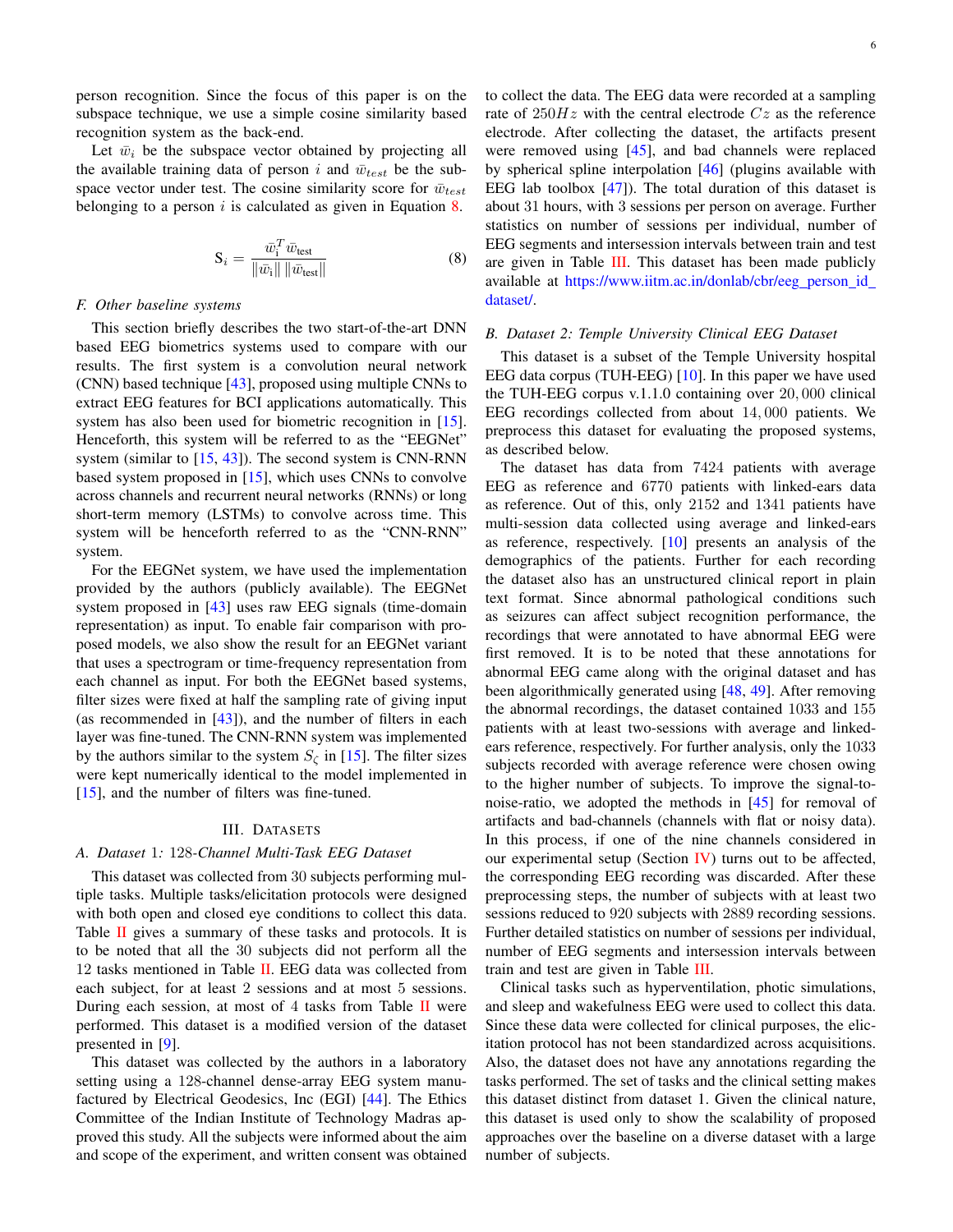| S. No.         | <b>Experiment</b><br><b>Name</b>                        | <b>Brief Description of Experiment</b>                                                                                                                                                                                           | No. of<br><b>Participants</b> | <b>Total Duration</b><br>(in Minutes) |
|----------------|---------------------------------------------------------|----------------------------------------------------------------------------------------------------------------------------------------------------------------------------------------------------------------------------------|-------------------------------|---------------------------------------|
|                |                                                         | <b>Experiments conducted with Closed Eve Condition</b>                                                                                                                                                                           |                               |                                       |
| $\mathbf{1}$   | Odd Ball Classic                                        | Participants were presented with frequent non-target stimuli and infrequent target stimuli. The target and<br>non-target stimuli consist audio beeps differing in frequency or duration.                                         | 13                            | $5$ hr $2$ mins                       |
| $\overline{2}$ | Odd Ball Stereo                                         | Similar to S.No 1. The target and non-target stimuli consist of audio beeps played in left and right ear.                                                                                                                        | 12                            | 1 hr 55 mins                          |
| 3              | <b>Imagining Binary</b><br>Answers                      | A set of binary questions were presented to participants. They were asked to first imagine the answer<br>and then respond with a mouse click.                                                                                    | $\overline{7}$                | 3 hr 21 mins                          |
| $\overline{4}$ | Semantically Opposite<br>Words                          | Semantically opposite words such as "yes" and "no" were played to the subject over multiple trials.<br>Subject was instructed to respond with left and right mouse clicks depending on the semantics of the<br>word being played | $\overline{4}$                | $1$ hr 36 mins                        |
| 5              | Familiar and Unfamiliar<br>Words                        | The subjects were presented with common words and uncommon words. They were expected to respond<br>with a mouse click on hearing a familiar word.                                                                                | 6                             | $1$ hr $50$ mins                      |
| 6              | Proper and Improper<br>Sentences                        | Regular and ill-formed sentences were played to subject. The subject was required to respond with mouse<br>click on hearing ill-formed sentences.                                                                                | 8                             | 1 hr 52 mins                          |
| $\overline{7}$ | Motor and Mental<br>Imaginary                           | Participants were asked to imagine motor-movements such as left and right fist rotation. For mental<br>imaginary task, they were asked to count numbers in reverse.                                                              | 6                             | 3 hr 13 mins                          |
| 8              | Passive Audio                                           | Participants were passively listening to a variety of audio stimuli such as music, sentences, stories, and<br>sounds that trigger attention (for example sound of sirens).                                                       | 17                            | 3 hr 33 mins                          |
| 9              | Passive Audio Stereo                                    | Similar to S.No. 7. The auditory stimuli were always played through only one ear (either left/right) at<br>time using headphones.                                                                                                | 11                            | $2hr$ 46 mins                         |
|                |                                                         | <b>Experiments conducted with Open Eve Condition</b>                                                                                                                                                                             |                               |                                       |
| 10             | Odd Ball Visual                                         | Similar to S.No 1. The target and non-target stimuli consist of visual objects varying in shape and color.                                                                                                                       | 6                             | 33 mins                               |
| 11             | <b>Steady State Visually</b><br><b>Evoked Potential</b> | Visual objects flickering at different frequencies were displayed to participants. At the end of each trial,<br>a question about the shape or color of the object was asked.                                                     | 12                            | 3 hr 13 mins                          |
| 12             | Passive Audio-Visual                                    | Audio-visual clips were played to the participants. At the end of each clip, a question was asked based                                                                                                                          | 12                            | $3 \text{ hr} 2 \text{ mins}$         |

TABLE II: Data collection protocols for dataset 1.

Total number of subjects: 30 Total number of subjects with closed eye recordings: 30

Total duration of the dataset: 31 hours Total Number of subjects with open eye recordings : 14

Total number of subjects with both open and closed eye recordings on all sessions: 10

### TABLE III: Statistics of datasets used

| Dataset                      | Number of sessions<br>per subject |     |               |                       | Time between training and last testing session |         |       |                                                                       | Number of 15 sec trials |            |        |
|------------------------------|-----------------------------------|-----|---------------|-----------------------|------------------------------------------------|---------|-------|-----------------------------------------------------------------------|-------------------------|------------|--------|
|                              |                                   |     |               | $Avg$ Std $ Min Max $ | Avg                                            | Std     | Min   | Max                                                                   | Train                   | Validation | Test   |
| 1 (30 subjects) $\vert$ 3.1  |                                   | 0.8 | $\mathcal{D}$ |                       | 44 Days                                        | 67 Davs | 1 Dav | 193 Days                                                              | 4681                    | 559        | 2255   |
| 2 (920 subjects) 3.14   1.65 |                                   |     |               | 19                    |                                                |         |       | $\vert$ 10 Months $\vert$ 15 Months $\vert$ 0 Days $\vert$ 126 Months | 225153                  | 42171      | 133678 |

#### IV. GENERAL EXPERIMENTAL SETUP

on the stimuli.

## *A. Channels*

Dataset 1 was collected using a 128-channel EEG system, whereas dataset 2 was variedly collected using 24 to 36 sensors. We initially choose 9 electrodes, namely, Fz, F7, F8, C3, C4, P7, P8, O1, and O2 of the standard 10-20 system to make a common analysis on both datasets. Later, in Section V-D, we analyze the effect of different sets and number of sensors for the proposed models. A diagrammatic representation of these initially chosen 9 channels with all the 128 channels as the background is shown in Figure 2. These 9 electrodes were chosen from the standard 10-20 system such that they cover different regions of the brain, namely, the Frontal, Central, Parietal, and Occipital lobe. This kind of selection covering the entire scalp is essential because different stimuli/tasks elicit different regions of the brain (Section V-D).

## *B. Features*

Power spectral density (PSD) spectrogram is used as the feature. PSD spectrograms are computed in the range of 3-30 Hz for every channel with a window size of 360 ms and no overlap. This configuration of PSD features for EEG person



Fig. 2: Diagrammatic representation of 128-channel EEG system. The electrodes with a red outline are the 9 channels considered for person identification. The sensors in the background denote all the 128-channel used to collect dataset 1.

recognition was fine-tuned using the UBM-GMM system in [9, 14].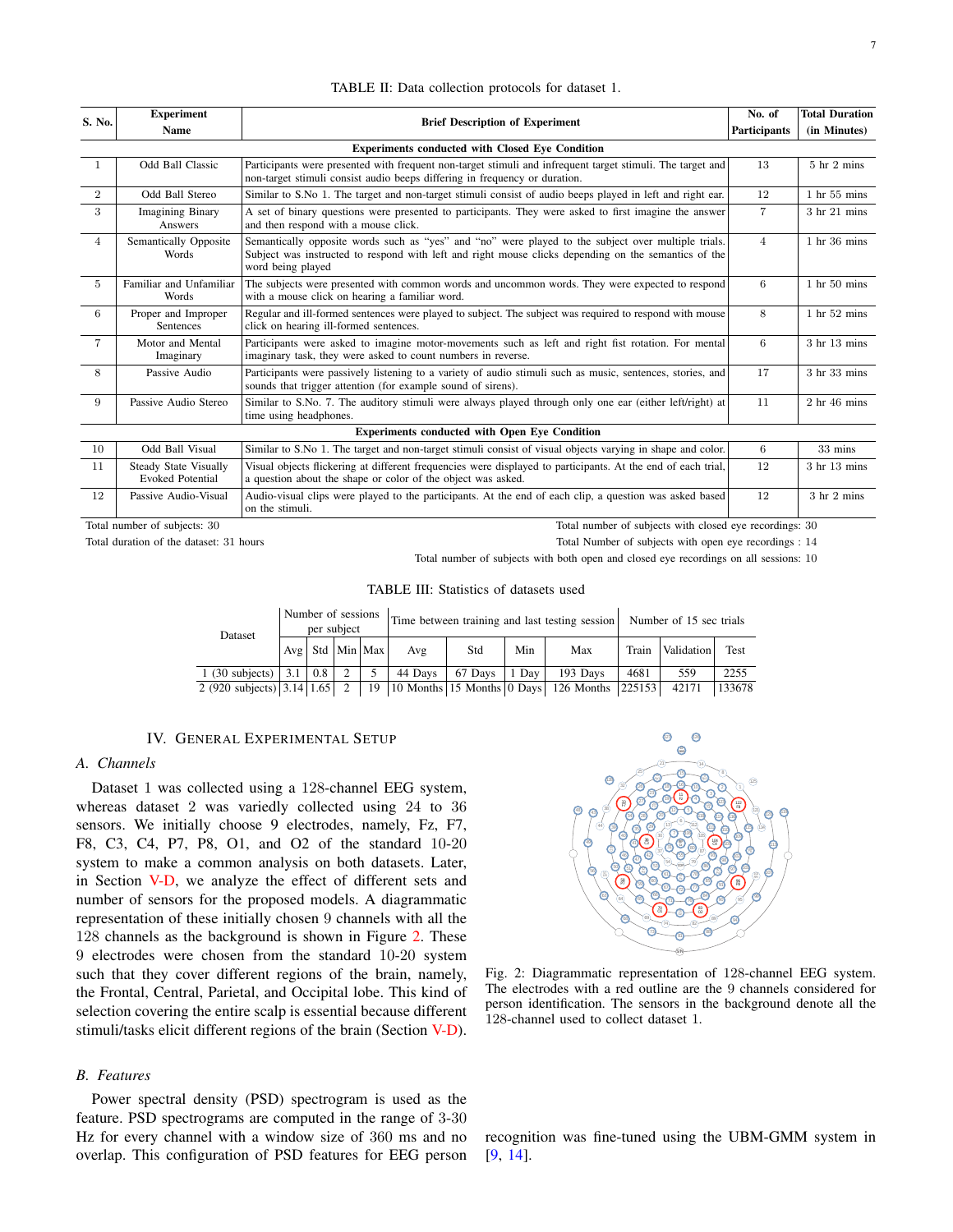## *C. Setup for task-independent person recognition*

In dataset 1, the EEG signals obtained from various experiments (given in Table.  $\mathbf{II}$ ) are divided into segments of 15s length. This segmentation is done irrespective of the experimental protocol such as whether the person is in the resting state or watching/listening to a stimulus/instruction or doing a specific task. Hence, recognizing individuals from these segments are task independent. We use the same uniform segmentation for dataset 2, which was collected for clinical purposes, unlike in a laboratory with formal control of data collection conditions.

For every individual, the first 60% of the sessions (rounded off to nearest integer) are chosen for training. Of the remaining data, 20% is used for validation, and the rest is used for testing. For biometric applications, the training data is always collected before the test data. Therefore, the initial few sessions are chosen for training and the remaining for test and validation. Since we divide sessions chronologically, n-fold crossvalidation was not performed to analyze the results. Besides, [9] shows preliminary cross-validation results by randomly dividing sessions for training and testing. It is to be noted that all the results reported in this paper are only on test sessions that are not used during training. Table **III** presents the statistics on the time interval between sessions and the number of EEG segments used for training and testing.

#### *D. Evaluation*

The systems are evaluated using two evaluation metrics: rank-1 classification accuracy and equal error rate (EER). In this paper, rank-1 classification accuracy is used to evaluate the proposed systems in a closed-set identification framework, and EER is used for the same in a closed-set verification framework. For computing classification accuracy, only the maximum score from each EEG segment is used to decide the final class label. For calculating EER, the correct label of a given EEG segment is considered a target, and all the other individuals present in the dataset are considered non-targets. A threshold over all possible scores is used to determine the EER such that the true positive and false positive rates are the same. Since the subspace models proposed in this paper employ data from all the individuals, the EER computed can only represent a closed-set verification system. It is to be noted that EER computed in a closed-set verification framework cannot be directly compared to papers (in Table I) reporting EER using models that do not use other users' data, mimicking an openset verification framework [12, 13, 24]. All results in this paper use EER as a metric in addition to rank-1 accuracy because EER is computed using all the score values given the test EEG dataset. Only in case 2 of Table  $X$ , we report EER similar to [12, 13, 24], where we explore the possible extension of the proposed models to an open-set verification framework.

## V. EXPERIMENTS AND RESULTS

# *A. Performance of proposed systems vs. the baseline systems*

Results of all the baseline and modified systems discussed in Section II are compared in Table IV for both datasets  $1$ 

and 2. All systems were developed following the common experimental setup given in Section IV. Only the EEGNet system was developed using raw time-domain signals. All the other systems used PSD features (Section IV-B). For all the systems, the associated hyper-parameters were finetuned using validation data. These fine-tuned layer-wise hidden features used in DNN based systems are given in Table V. Similarly, the number of UBM mixtures and the  $i$ -vector dimensions are given in Table VI for UBM based models.

TABLE IV: Performance comparison of various system using Accuracy  $(\%)$  and EER  $(\%)$ 

|                     | Dataset 1 |               | Dataset 2      |            |  |
|---------------------|-----------|---------------|----------------|------------|--|
| Systems             |           | (30 Subjects) | (920 Subjects) |            |  |
|                     | Acc       | <b>EER</b>    | Acc            | <b>EER</b> |  |
| <b>UBM-GMM</b>      | 71.2      | 10.9          | 6.02           | 44.0       |  |
| baseline-i-vector   | 70.5      | 10.6          | 9.02           | 26.8       |  |
| baseline-x-vector   | 67.1      | 11.3          | 5.42           | 29.0       |  |
| EEGNet [43]         | 70.1      | 9.2           | 24.0           | 15.0       |  |
| EEGNet (PSD)        | 77.5      | 5.79          | 23.9           | 15.3       |  |
| <b>CNN-RNN [15]</b> | 77.8      | 6.24          | 35.0           | 12.8       |  |
| modified-i-vector   | 85.1      | 5.81          | 30.0           | 16.5       |  |
| modified-x-vector   | 76.8      | 8.16          | 27.2           | 16.6       |  |
| ix-vector           | 86.4      | 5.02          | 35.9           | 14.2       |  |

TABLE V: Layer-wise configuration used in DNN based models. (a - Layer type, b - Number of layer wise feature used for dataset 1 and c - Number of layer wise feature used for dataset 2)

| System Name         |     | Layer 1 | Layer 2 | Layer 3 | Layer 4 | Layer 5 | Layer 6        | Output |
|---------------------|-----|---------|---------|---------|---------|---------|----------------|--------|
| baseline-           | (a) | Conv    | Conv    | FF      | ٠       | ٠       |                | FF     |
|                     | (b) | 1024    | 1024    | 160     | ٠       | ٠       | ٠              | 30     |
| x-vector            | (c) | 1024    | 128     | 160     | ٠       | ٠       | ٠              | 920    |
| modified-           | (a) | Conv    | Conv    | FF      | ٠       | ٠       | ٠              | FF     |
|                     | (b) | 1024    | 512     | 160     | ٠       | ۰       | ٠              | 30     |
| x-vector            | (c) | 512     | 128     | 160     | ٠       | ۰       | ٠              | 920    |
|                     | (a) | Conv    | Conv    | Conv    | ٠       | ٠       | ٠              | FF     |
| EEGNet [43]         | (b) | 64      | 128     | 128     | ٠       | ۰       | ٠              | 30     |
|                     | (c) | 512     | 1024    | 1024    | ٠       | ۰       | ٠              | 920    |
| <b>EEGNet</b>       | (a) | Conv    | Conv    | Conv    | ٠       | ۰       | ٠              | FF     |
| (PSD)               | (b) | 64      | 128     | 128     | ٠       | ۰       | ٠              | 30     |
|                     | (c) | 256     | 512     | 512     | ٠       | ۰       | ٠              | 920    |
|                     | (a) | Conv    | Conv    | Conv    | Conv    | Conv    | <b>Bi-LSTM</b> | FF     |
| <b>CNN-RNN [15]</b> | (b) | 32      | 64      | 128     | 256     | 512     | 1024           | 30     |
|                     | (c) | 64      | 128     | 256     | 512     | 1024    | 2048           | 920    |

Conv - convolution layer, FF - feed-forward layer, Bi-LSTM - bidirectional long short term memory.

For dataset 1, the *ix*-vector system gives the best performance, followed by the modified-i-vector system. For dataset 2, the  $ix$ -vector system gave the best accuracy, followed by the CNN-RNN based approach. However, in terms of EER, for dataset 2, CNN-RNN system has performed better. We highlight that the proposed E-M based modified-i-vector gives comparable results to DNN based techniques even on a dataset

TABLE VI: Number of UBM mixtures and the  $i$ -vector dimensions for UBM based models

| System            | Dataset 1  |                  | Dataset 2 |                  |  |
|-------------------|------------|------------------|-----------|------------------|--|
|                   | <b>UBM</b> | <i>i</i> -vector | UBM       | <i>i</i> -vector |  |
|                   | mixtures   | dim              | mixtures  | dim              |  |
| <b>UBM-GMM</b>    | 128        |                  | 128       |                  |  |
| baseline-i-vector | 64         | 160              | 64        | 160              |  |
| modified-i-vector |            | 160              | 8         | 160              |  |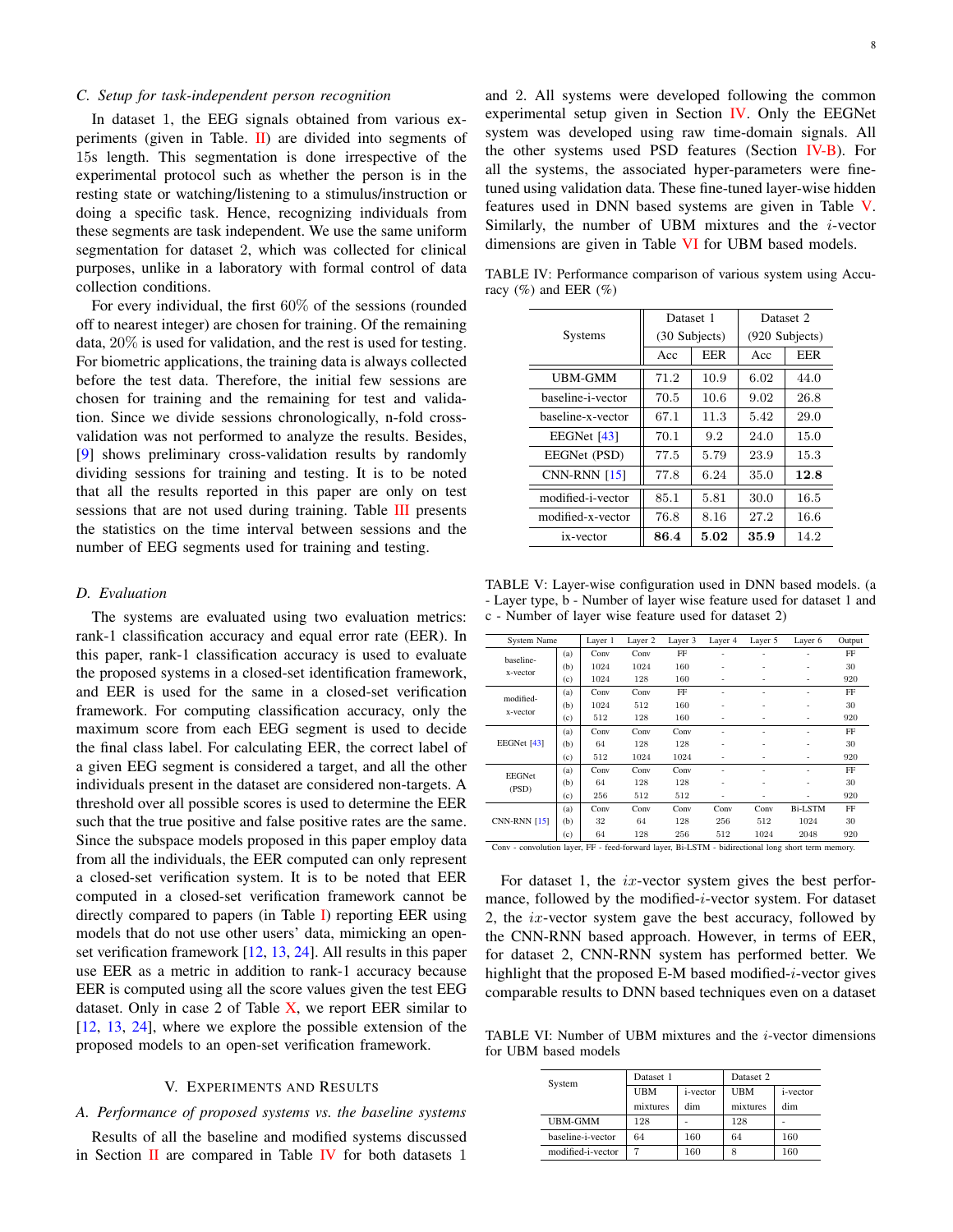with  $920$  subjects. Further, the *ix*-vector system that combines embeddings from the modified-i-vector and modifiedx-vector system, significantly improves upon the performance over individual systems. This result shows that the combined representation system is able to generalize better for test data. For both datasets, the proposed systems achieve state-of-theart performances with accuracy as the evaluation metric.

For dataset 2, the best-obtained accuracy is only 35.9%. We found that EEG recordings from many sessions in dataset 2 were still noisy and abnormal on manual observation. However, we highlight that this is the highest number of subjects used for studying EEG biometrics (see Section VI-D).

The proposed subspace systems extract embeddings from multi-channel EEG, which can then be used for recognizing individuals. In Section V-B and V-C, we explore the ability of these embeddings to scale for unseen tasks and individuals during training.

The embeddings from the proposed systems can be obtained for EEG segments of any length irrespective of the segments size used for training. In Table VII, we further evaluate the proposed models by re-dividing the test data into EEG segments of duration 30s and 60s, in addition to 15s. It can be observed that, for all the proposed models, the accuracy increases as the duration of EEG segments increases. This shows that the effectiveness of the generated embeddings increases with the duration of the EEG segment.

TABLE VII: Performances of the proposed system for different lengths of EEG segments.

| <b>Systems</b>             |      | Accuracy $(\%)$ |       | $EER(\%)$ |      |      |  |  |  |  |
|----------------------------|------|-----------------|-------|-----------|------|------|--|--|--|--|
|                            | 15s  | 30s             | 60s   | 15s       | 30s  | 60s  |  |  |  |  |
| Dataset 1                  |      |                 |       |           |      |      |  |  |  |  |
| modified- <i>i</i> -vector | 85.1 | 90.1            | 93.0  | 5.81      | 4.32 | 2.84 |  |  |  |  |
| modified- $x$ -vector      | 76.8 | 82.2            | 84.0  | 8.16      | 6.31 | 5.84 |  |  |  |  |
| $ix$ -vector               | 86.4 | 90.8            | 93.39 | 5.02      | 3.59 | 2.59 |  |  |  |  |
|                            |      | Dataset 2       |       |           |      |      |  |  |  |  |
| $modified - i - vector$    | 30.0 | 37.7            | 42.8  | 16.5      | 14.5 | 13.3 |  |  |  |  |
| modified- $x$ -vector      | 27.2 | 32.8            | 36.4  | 16.6      | 15.0 | 14.0 |  |  |  |  |
| $ix$ -vector               | 35.9 | 42.9            | 47.0  | 14.2      | 12.6 | 11.7 |  |  |  |  |

# *B. Evidence of task-independent person-specific signatures in EEG using proposed subspace systems*

In this experiment, the task-independent nature of the EEG biometric-signatures are tested in two steps as given below:

- 1) The subspace embeddings are tested for their ability to normalize the variance across tasks seen during subspace training.
- 2) The same is tested for tasks unseen during training.

First, the subspace systems (modified-i-vector, modified-xvector, and  $ix$ -vector) trained in Section V-A using all the tasks (Table II) is used. Keeping EEG data of a particular task in Table  $II$  for testing, the reference subspace vector is computed using other tasks performed on different sessions. Hence this experiment tests the task-independent nature of the vector embedding for a known task during subspace training. Later, the subspaces (modified-i-vector, modified-x-vector, and  $ix$ vector) are trained again by leaving out a task from Table II and using them only for testing. The results of both these studies of testing left-out tasks are given in Table VIII using EEG segments of 15s for evaluation.

TABLE VIII: Accuracy  $(\%)$  and EER  $(\%)$  of tasks left-out for testing only. (System 1 : modified-i-vector; System 2 : modified-x-vector; System  $3 : ix$ -vector)

|                              |                |                | Subspace |                | Subspace        |      |  |
|------------------------------|----------------|----------------|----------|----------------|-----------------|------|--|
|                              | No. of         |                |          | trained with   | trained without |      |  |
| Left-out task for test       | Subjects       | System         |          | all tasks      | test task       |      |  |
|                              |                |                |          | $(Case-1)$     | $(Case-2)$      |      |  |
|                              |                |                | ACC      | EER            | ACC             | EER  |  |
|                              |                | 1              | 97.0     | 2.58           | 91.8            | 5.79 |  |
| Odd Ball Classic             | 13             | $\overline{c}$ | 89.1     | $3.93\,$       | 83.0            | 6.97 |  |
|                              |                | 3              | 96.6     | 1.71           | 94.5            | 4.07 |  |
|                              |                | 1              | 90.7     | 4.85           | 87.6            | 6.29 |  |
| Odd Ball Stereo              | 12             | $\overline{c}$ | 94.6     | 2.69           | 85.3            | 7.24 |  |
|                              |                | 3              | 96.9     | 2.81           | 95.3            | 5.72 |  |
| Imagining                    |                | 1              | 96.9     | 2.93           | 94.0            | 5.51 |  |
| <b>Binary Answers</b>        | 7              | $\overline{c}$ | 99.1     | 1.62           | 84.1            | 12.7 |  |
|                              |                | 3              | 99.3     | 1.39           | 96.4            | 5.36 |  |
| Semantically                 |                | $\mathbf{1}$   | 97.1     | 4.33           | 88.8            | 12.9 |  |
| Opposite Words               | $\overline{4}$ | 2              | 95.1     | 6.64           | 82.1            | 17.1 |  |
|                              |                | 3              | 99.5     | 0.91           | 88.4            | 11.3 |  |
| Familiar and                 |                | $\mathbf{1}$   | 97.1     | 1.92           | 96.7            | 4.36 |  |
| <b>Unfamiliar Words</b>      | 6              | $\overline{c}$ | 100      | 0.54           | 95.1            | 4.48 |  |
|                              |                | 3              | 100      | 0.38           | 98.3            | 2.38 |  |
| Proper and                   |                | 1              | 98.4     | 2.70           | 97.4            | 2.68 |  |
| <b>Improper Sentences</b>    | 8              | $\overline{c}$ | 100      | $\overline{0}$ | 95.9            | 2.53 |  |
|                              |                | 3              | 100      | 0.06           | 98.4            | 1.95 |  |
| Motor and Mental             |                | 1              | 98.0     | 2.04           | 96.5            | 4.57 |  |
| Imaginary                    | 6              | 2              | 98.0     | 2.9            | 95.3            | 5.56 |  |
|                              |                | 3              | 100      | 1.44           | 96.92           | 3.77 |  |
|                              |                | 1              | 82.5     | 7.42           | 77.4            | 11.7 |  |
| Passive Audio                | 17             | $\overline{c}$ | 87.6     | 5.26           | 71.5            | 7.06 |  |
|                              |                | 3              | 88.4     | 4.96           | 80.4            | 7.90 |  |
| Passive Audio                |                | 1              | 89.8     | 5.13           | 91.0            | 4.94 |  |
| Stereo                       | 11             | $\overline{c}$ | 89.3     | 2.69           | 89.8            | 3.98 |  |
|                              |                | 3              | 89.8     | 3.06           | 94.3            | 3.90 |  |
|                              |                | 1              | 78.7     | 13.7           | 83.8            | 10.5 |  |
| Odd Ball Visual              | 6              | $\overline{c}$ | 77.7     | 9.39           | 76.7            | 12.8 |  |
|                              |                | 3              | 79.7     | 10.6           | 80.0            | 11.7 |  |
| <b>Steady State Visually</b> |                | 1              | 80.1     | 9.06           | 69.3            | 16.4 |  |
| <b>Evoked Potential</b>      | 12             | 2              | 70.2     | 11.4           | 56.7            | 17.4 |  |
|                              |                | 3              | 80.6     | 9.19           | 63.9            | 15.8 |  |
|                              |                | 1              | 87.3     | 7.45           | 78.2            | 10.5 |  |
| Passive Audio-Visual         | 12             | $\overline{c}$ | 72.3     | 14.7           | 57.1            | 21.0 |  |
|                              |                | 3              | 87.8     | 7.9            | 81.9            | 11.5 |  |

From Table VIII, it can be seen that the results are slightly different for different tasks. However, for all tasks, the results are significantly high (accuracy  $\approx \geq 78\%$  and EER  $\approx \leq 10\%$ for modified-*i*-vector and  $ix$ -vector systems). This result was obtained with a simple cosine similarity classifier using reference vectors that used no EEG data from the task and session under test. The results of this experiment show that, when trained with all tasks, the proposed approach can account for task and session related variance in the EEG data. When the task under test is also excluded from subspace training, the performance reduces slightly for most of the tasks. However, the results are still promising, showing that the proposed approach can extract person-specific signatures even for tasks and sessions not seen during training.

To further test the task-independence of proposed systems,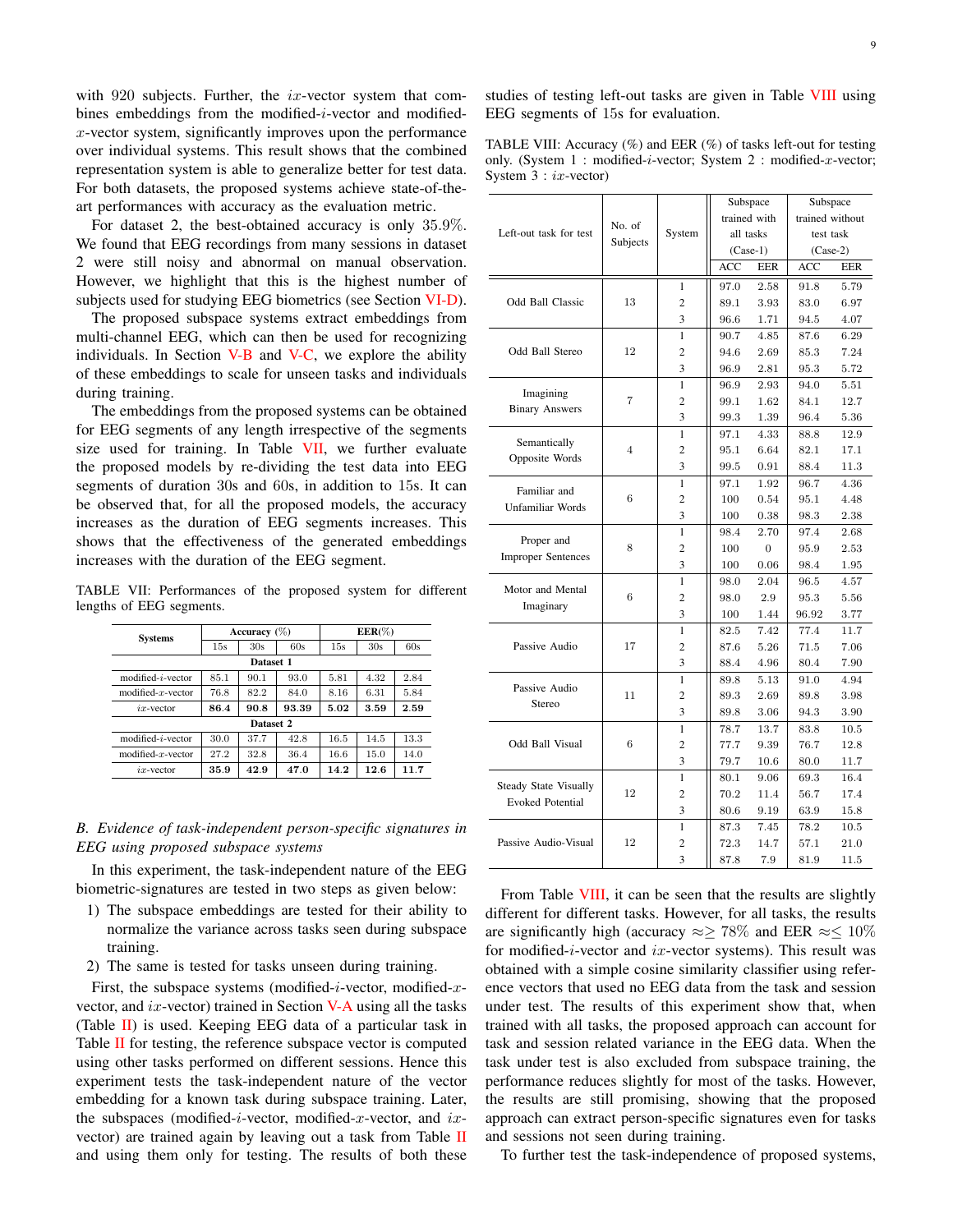the tasks in Table  $II$  were combined into data collected with the open and closed-eye conditions. It is well-known that the activation and inactivation of the visual cortex by open/closed eye conditions have a significant impact on the brain activation patterns [50]. Using EEG, the open/closed eye state can be classified with  $\approx 97\%$  accuracy [51]. We again repeat the previous experiment but only using two conditions (the open and closed-eye conditions) rather than all tasks from Table II. Out of all the 30 subjects from dataset 1 only 10 subjects have recordings with both open and closed-eye conditions during all the sessions. Only the data from those 10 subjects are used in this experiment. First, we use the subspace trained using all the tasks from Section V-A and extract the reference vector without using the data from the condition used for testing. Later, we repeat the experiment using a subspace that was trained without the condition reserved for testing. The result of these experiments across the open and closed-eye conditions are given in Table IX using EEG segments of 15s for all the evaluation.

TABLE IX: Accuracy  $(\%)$  and EER  $(\%)$  of open/closed eye condition left-out for testing only. (System 1 : modified-i-vector; System 2 : modified-x-vector; System  $3 : ix$ -vector)

|                             |                    |                | trained with | Subspace   | Subspace<br>trained without |       |
|-----------------------------|--------------------|----------------|--------------|------------|-----------------------------|-------|
| Left-out condition for test | No. of<br>Subjects | System         |              | all tasks  | test condition              |       |
|                             |                    |                |              | $(case-1)$ | $(case-2)$                  |       |
|                             |                    |                | Acc          | EER        | ACC                         | EER   |
|                             |                    |                | 82.6         | 7.50       | 35.8                        | 29.8  |
| Closed Eye Condition        | 10                 | $\overline{c}$ | 86.8         | 4.18       | 39.3                        | 32.4  |
|                             |                    | 3              | 88.3         | 4.34       | 37.0                        | 29.9  |
|                             |                    |                | 85.7         | 7.59       | 67.2                        | 14.84 |
| Open Eye Condition          | 10                 | $\overline{c}$ | 80.0         | 7.47       | 52.3                        | 19.3  |
|                             |                    | 3              | 86.6         | 6.02       | 60.4                        | 13.3  |

The results in Table  $\overline{IX}$ , show that even when the subspace representation obtained from the open/closed-eye condition is tested against the reference vector formed using the opposite condition, the simple cosine similarity measure is able to recognize the individuals with an EER less than  $\approx 7\%$ . This suggests that the proposed subspace techniques have the ability to model the variations across major changes in the underlying circuit, such as activation and inactivation of the vision system. In Table IX, when the subspace is trained without the test condition, the performance degrades. Especially when eye closed condition is retained only for test, the EER reduces to  $\approx 35\%$ . Although this result is significantly higher than chance, it clearly shows that the proposed subspace may not scale if the underlying circuit generating the EEG changes significantly. Further, the results also show that, if the same variability in tasks are seen in the training data, the proposed approach is able to extract task-independent features.

## *C. The subspace systems generalize to unseen subjects*

Training of the entire subspace for every new user to be enrolled in a biometric system can be a tedious task. When trained using many subjects, the subspace should represent biometric signatures independent of specific individuals used during training. This hypothesis is well-established in the

speaker recognition literature. The speakers used for evaluation are seldom used during subspace training. Taking this idea forward, we test the subspace system performance for subjects not seen during training.

A random 20% of the subjects from both datasets 1 and 2 were selected for evaluation in this experiment. The performance for this 20% of the random subjects is shown under two cases. In Case 1, all the subjects are used for training, and evaluation is done only on the selected 20% subjects. In Case 2, we retain the selected 20% of the subjects for only testing and repeat the entire subspace training procedure using only the remaining 80% of the subjects. The results for Case 1 and 2 are compared in Table  $X$  for both datasets using EEG segments of 15 seconds. It can be observed that the results degrade when the subjects are not included in the training pipeline. However, with dataset 2, this degradation in performance is smaller compared to dataset 1.

TABLE X: Accuracy  $(\%)$  and EER  $(\%)$  when subspace is trained with all subjects including the subjects under test (Case 1) vs when the subspace is trained without the subjects under test (Case 2).

|           |              |         | Case 1     |            | Case 2     |            |
|-----------|--------------|---------|------------|------------|------------|------------|
|           |              |         | <b>ACC</b> | <b>EER</b> | <b>ACC</b> | <b>EER</b> |
|           |              | Split-1 | 92.3       | 6.85       | 70.3       | 14.9       |
|           | Modified-    | Split-2 | 95.4       | 4.97       | 90.3       | 13.6       |
| Dataset 1 | $i$ -vector  | Split-3 | 89.4       | 10.3       | 80.5       | 14.5       |
|           |              | Avg     | 92.4       | 7.37       | 80.4       | 14.3       |
|           |              | Split-1 | 92.3       | 4.87       | 64.3       | 19.4       |
|           | Modified-    | Split-2 | 88.1       | 8.72       | 63.75      | 22.8       |
|           | $x$ -vector  | Split-3 | 91.1       | 6.91       | 88.9       | 11.5       |
|           |              | Avg     | 90.8       | 6.83       | 72.3       | 17.9       |
|           |              | Split-1 | 95.2       | 3.96       | 76.7       | 13.3       |
|           | $ix$ -vector | Split-2 | 98.1       | 3.84       | 81.6       | 16.1       |
|           |              | Split-3 | 95.9       | 4.42       | 92.4       | 7.83       |
|           |              | Avg     | 96.4       | 4.08       | 83.6       | 12.4       |
|           |              | Split-1 | 42.4       | 14.2       | 35.8       | 16.1       |
|           | Modified-    | Split-2 | 42.4       | 14.2       | 35.8       | 16.1       |
|           | $i$ -vector  | Split-3 | 36.9       | 17.7       | 34.3       | 18.7       |
|           |              | Avg     | 40.5       | 15.3       | 35.3       | 17.0       |
|           |              | Split-1 | 40.3       | 16.2       | 22.5       | 23.5       |
| Dataset 2 | Modified-    | Split-2 | 36.4       | 18.2       | 24.1       | 23.6       |
|           | $x$ -vector  | Split-3 | 36.6       | 17.6       | 33.3       | 19.3       |
|           |              | Avg     | 37.7       | 17.3       | 26.7       | 22.1       |
|           |              | Split-1 | 43.0       | 14.8       | 41.1       | 15.3       |
|           | $ix$ -vector | Split-2 | 49.4       | 12.6       | 37.3       | 15.3       |
|           |              | Split-3 | 44.3       | 15.3       | 37.7       | 17.3       |
|           |              | Avg     | 45.6       | 14.2       | 38.7       | 16.0       |

# *D. Channels needed for effective estimation on the subspace signatures*

All the results reported in other sections of this paper have used only the 9 channels mentioned in Section IV. This section empirically explores various spatial subsampling methods to analyze the set of channels that perform better for taskindependent EEG person recognition. All results in this section using only dataset 1 with 30 subjects and 128 EEG channels.

Given a particular number of sensors, we first explore different possible ways to sample them from the available 128 channels. Accordingly, in Figure 3, nine channels are sampled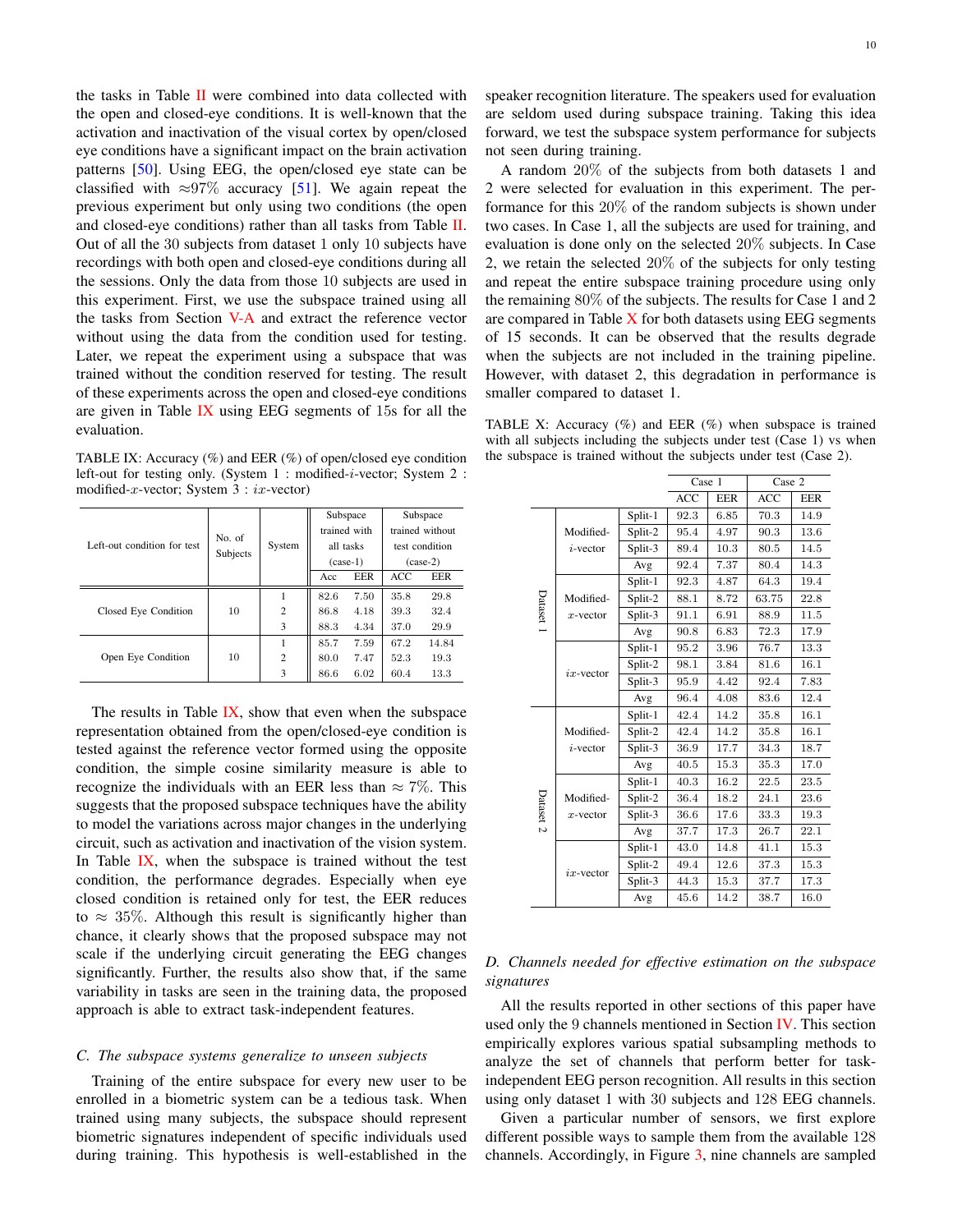locally from different regions of the brain, namely, Frontal, Central, Parietal, Temporal, and Occipital lobes. In addition, three combinations of sensors are chosen such that they cover all the regions equally. The  $ix$ -vector and modified-*i*-vector systems were observed to recognize subjects with much better EERs when sensors are sampled from all the regions rather than locally from a particular region. However, among the different areas of the brain, the Central region is observed to give better recognition, followed by the Parietal region. Nevertheless, by showing consistently good EERs for three different selections, Figure 3 shows that sampling sensors from across the entire scalp yield a better result for task-independent person recognition.

In Figure 4, we analyze the number of channels required for EEG biometrics using channel subsets of different sizes from the available 128 sensors. The sensors for systems with 16, 32, and 64 channels are sampled by incrementing the channel numbers (given in Figure 2) by 8, 4, and 2, respectively. This selection ensured that the entire scalp was covered. The EER of the systems using a larger number of sensors are compared with the 9 channel systems used in other sections of this paper. The results for the proposed systems with channels  $\geq 64$  are not shown because higher the number of channels, greater the data needed to train the system owing to the concatenation of statistics across channels (Section II). In Figure 4, observe that the modified- $i$ -vector system using just 9 channels achieves an EER of 5.81%. Whereas, using all the 128 channels, the baseline-i-vector system achieves a performance of 11% EER. These results suggest that not all channels are required for subject identification. Nevertheless, it is important to ensure that the sensors are spatially apart and cover the entire scalp. Further, using 32 channels, the performance of the ix-vector and modified-i-vector systems are observed to increase gracefully.

To study the performance of systems with fewer than 9 EEG sensors, we also analyze systems with 6 and 4 channels in Figure 4. While selecting sensors for the 6 and 4 channel system, higher importance was given to Central and Parietal regions as they were observed to provide better recognition in Figure 3. It is interesting that the system with just 4 channels is found to give slightly better recognition than baseline systems using all the 128 channels. Adding more channels need more data to train the systems. Further, as more channels are added, this improvement in performance degrades gradually. This is a significant result as it indicates that additional channels only lead to redundant information and increased dimensionality requiring more training data.

# *E. Proposed modifications for the* i*-vector and the* x*-vector systems vs. naive early and late fusion techniques on baseline models*

In Section V-A, it was observed that explicit modeling of the EEG sensors by the proposed approaches gave a significant improvement in performance over the baseline versions adopted from speaker recognition. In the literature of EEG biometrics, information from multiple channels is handled by either concatenating the input feature vector or by performing

voting/score fusion on channel-specific models (Table I). In this section, we explicitly model the EEG channels in baseline versions of the  $i$ -vector and the  $x$ -vector system by feature concatenation and score fusion. Table XI compares performance of proposed  $i$ -vector systems with the early and late fusion versions. Table  $XII$  presents a similar comparison for xvector based systems. Similar to Section V-A, the experimental setup detailed in Section  *was followed and the hyper*parameters for all systems were fine-tuned using validation data.

| <b>Systems</b> | <b>Channel</b>    |           | Accuracy |      | EER  |  |  |  |
|----------------|-------------------|-----------|----------|------|------|--|--|--|
|                | Information       | 15s       | 60s      | 15s  | 60s  |  |  |  |
| Dataset 1      |                   |           |          |      |      |  |  |  |
| baseline-      |                   | 70.5      | 84.5     | 10.6 | 6.51 |  |  |  |
| $i$ -vector    | Concatenation     | 79.5      | 86.4     | 7.41 | 4.74 |  |  |  |
|                | Score-Fusion      | 62.7      | 67.1     | 15.2 | 13.6 |  |  |  |
| modified-      | <b>Statistics</b> | 85.1      | 93.0     | 5.81 | 2.84 |  |  |  |
| $i$ -vector    | Concatenation     |           |          |      |      |  |  |  |
|                |                   | Dataset 2 |          |      |      |  |  |  |
| haseline-      |                   | 9.02      | 16.4     | 26.8 | 22.2 |  |  |  |
| $i$ -vector    | Concatenation     | 27.0      | 38.2     | 16.6 | 14.1 |  |  |  |
|                | Score-Fusion      | 13.6      | 19.4     | 20.6 | 17.6 |  |  |  |
| modified-      | <b>Statistics</b> | 30.0      | 42.8     | 16.5 |      |  |  |  |
| $i$ -vector    | Concatenation     |           |          |      | 13.3 |  |  |  |

TABLE XI: Performance comparison of different ways of modeling EEG channels in  $i$ -vector framework

| TABLE XII: Performance comparison of different ways of modeling |  |  |
|-----------------------------------------------------------------|--|--|
| EEG channels in $x$ -vector framework                           |  |  |

| <b>Systems</b>           | <b>Channel</b>     | Accuracy |      | EER  |      |
|--------------------------|--------------------|----------|------|------|------|
|                          | <b>Information</b> | 15s      | 60s  | 15s  | 60s  |
| Dataset 1                |                    |          |      |      |      |
| baseline-<br>$x$ -vector |                    | 67.1     | 74.7 | 11.3 | 8.53 |
|                          | Concatenation      | 61.2     | 68.0 | 12.7 | 11.4 |
|                          | Score-Fusion       | 73.7     | 80.5 | 10.8 | 9.26 |
| modified-                | <b>Statistics</b>  | 76.8     | 84.0 | 8.16 | 5.84 |
| $x$ -vector              | Concatenation      |          |      |      |      |
| Dataset 2                |                    |          |      |      |      |
| baseline-<br>$x$ -vector |                    | 3.64     | 5.01 | 32.8 | 29.7 |
|                          | Concatenation      | 9.036    | 11.8 | 27.9 | 24.5 |
|                          | Score-Fusion       | 9.56     | 13.7 | 27.2 | 24.3 |
| modified-                | <b>Statistics</b>  | 27.2     | 36.4 | 16.6 | 14.0 |
| $x$ -vector              | Concatenation      |          |      |      |      |

From Tables XI and XII, it can be seen that modified versions of the  $i$ -vector and the  $x$ -vector systems have outperformed the baseline versions that use explicit channel information through early concatenation or late fusion. In the case of i-vector, feature concatenation gives a better result than score fusion. Owing to discriminative training, the  $x$ vector systems trained on individual channels are better than  $i$ -vector trained on a single channel. Hence the x-vector model gives a better score fusion result compared to the baseline and concatenated approach. However, for both the x-vector and i-vector system, the proposed method is observed to give the best performance by concatenating statistics from various channels at an intermediate level of processing.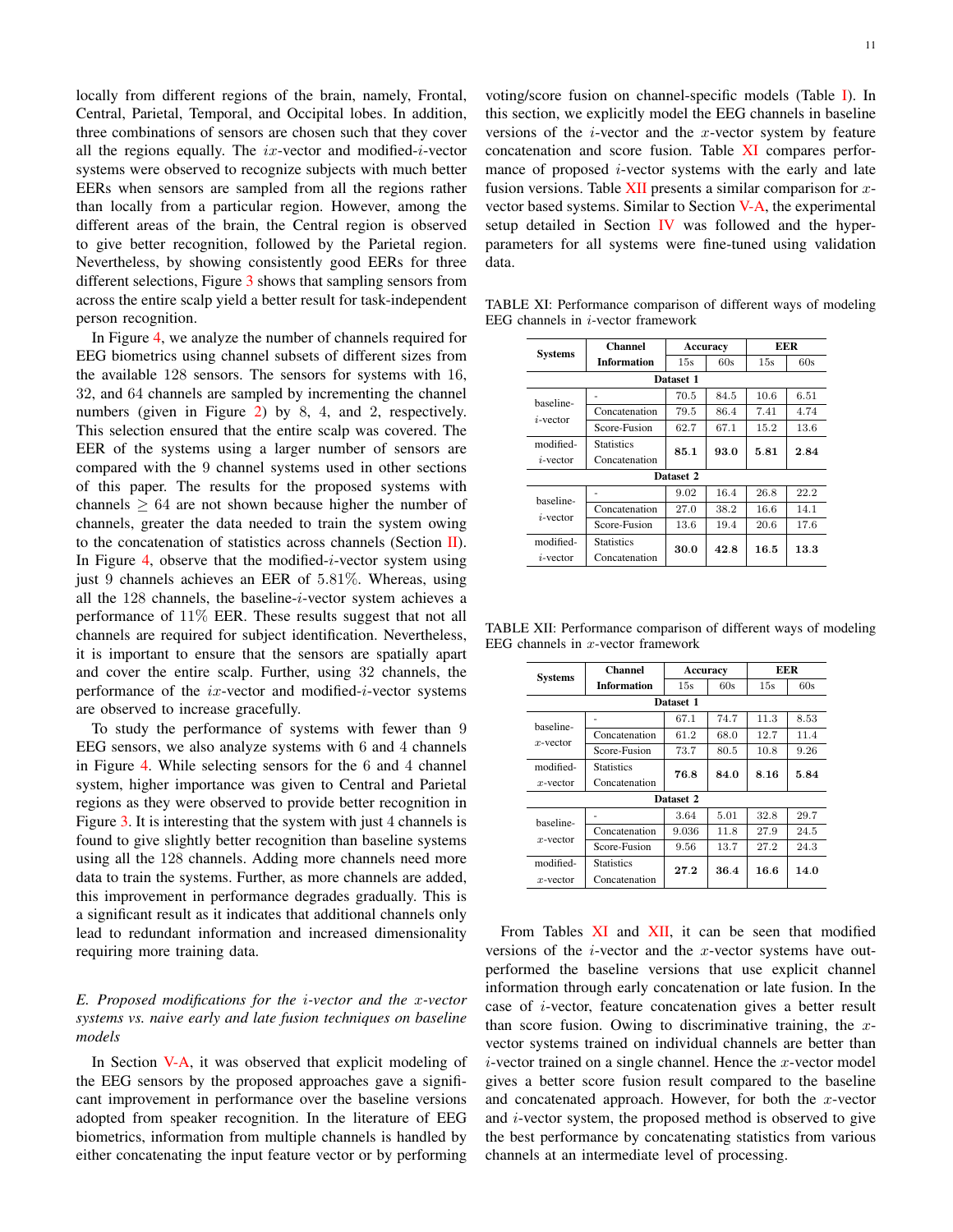

12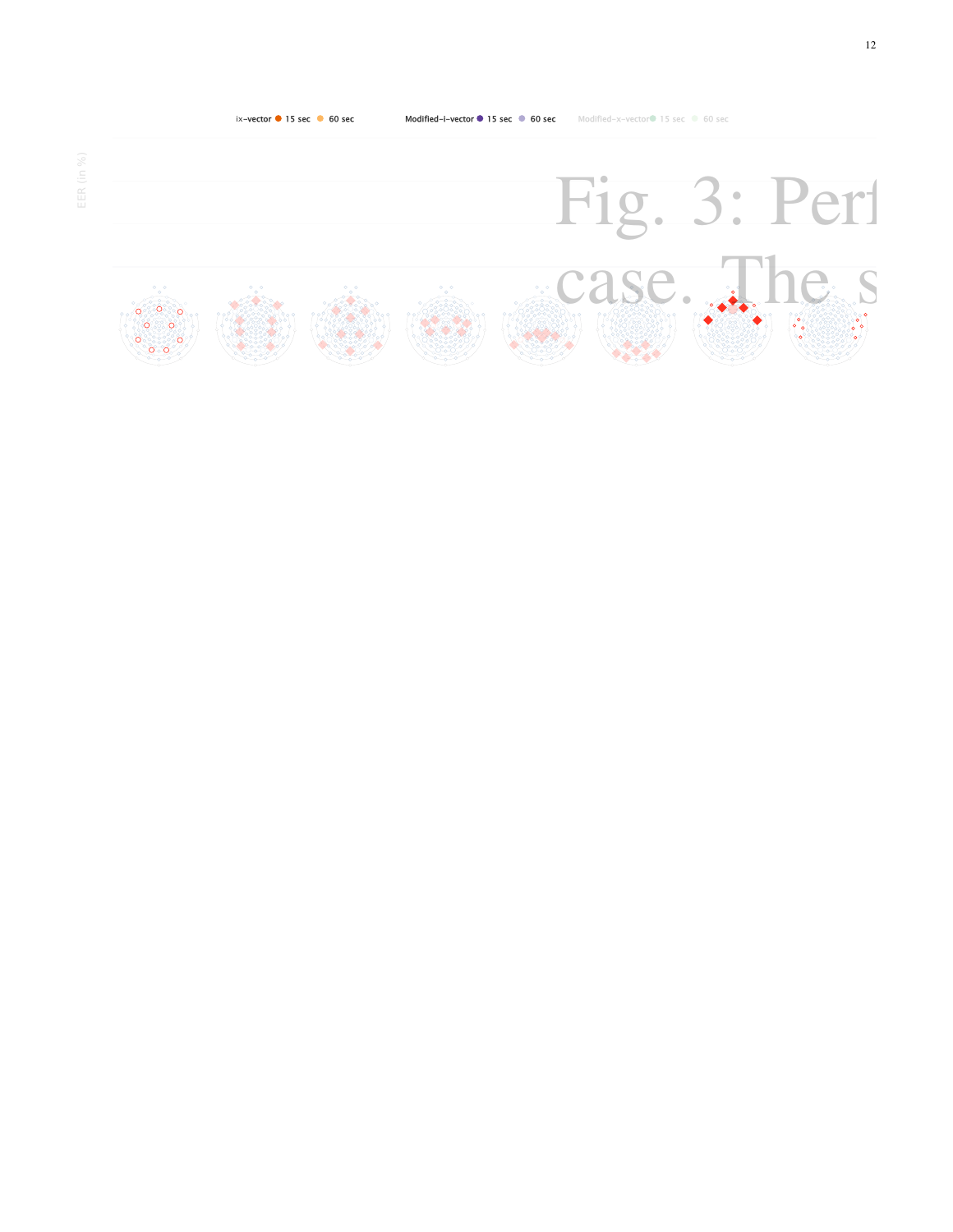O Subject 1 O Subject 2 O Subject 3 O Subject 4 O Subject 5 O Subject 6 O Subject 7 O Subject 8 O Subject 9 O Subject 10 O Test + Train



Fig. 5: 2-D visualization of modified-*i*-vector subspace for mismatched train and test conditions given in Table IX. All the training data are used to form a single reference vector for cosine similarity testing.

scale for a significant change in the underlying EEG (such as alpha waves during closed eye or change in EEG due to a brain injury). However, when these conditions are included while training the subspace, the model is able to generalise even across such conditions.

#### *B. Significance of the subspace systems*

The most important observation from Section V-A is that the proposed approaches, namely, modified- $i$ -vector and modifiedx-vector system, give a significant improvement in performance over the baseline systems. Both the baseline-i-vector and the baseline-x-vector systems (Section II) assume that the biometric information is present in the entire EEG signal. Hence these systems do not perform any sequence modeling. These subspace systems accumulate statistics across time in a higher dimension space and then project to a lowerdimensional space such that the biometric information is preserved. The UBM-GMM system and baseline versions of the subspace systems do not model the data from different sensors explicitly.

The proposed modification suggests the pooling of data to create a common high-dimensional space for all channels. In the high-dimensional space, various statistics are estimated across time for each channel. These statistics are then concatenated across channels and reduced to a single vector in a subspace that enhances person-specific information. When this channel information is explicitly modeled by the modified version of the *i*-vector and the *x*-vector frameworks, a significant improvement in performance is observed in the respective systems. This observation is consistent with both accuracy and EER in Table IV. This improvement in the performance of the proposed subspace systems over the baseline systems demonstrates that the former can better model the personspecific signatures from the EEG signal independent of tasks.

Sections  $V-B$  and  $V-C$  tested the modified-*i*-vector and the modified- $x$ -vector subspaces with tasks/conditions and subjects that were not used to train the subspace, respectively. The results presented in these experiments lead to interesting future works (See Section VI-F). In addition to this, in the supplementary material (Section S1), we show preliminary results on longitudinal testing using the proposed models.

The proposed approach has a drawback that the same set of channels should be present during training and testing as compared to the baseline subspace systems. In addition, owing to the concatenation of statistics, these models require more data when the number of channels is increased. Nevertheless, Section V-D shows that the modified-*i*-vector system with just 4 channels outperforms the baseline-i-vector model using all the 128 channels. This result is significant because using a larger number of channels is not feasible for building realtime biometric systems using EEG. In addition, we also show empirically that sampling electrodes from across the entire scalp gives a better EER than choosing the sensors locally from a particular region of the brain. In this regard, in the supplementary material (Section S2), we also demonstrate each channel's contribution in the multichannel subspace embedding.

Finally, in Section V-E, we empirically show that the proposed technique of concatenating the statistics at an intermediate level of processing is better than simple early or late fusion applied the baseline models adopted as such from speaker recognition literature.

# *C. Significance of combining embeddings from modified-*i*vector and modified-*x*-vector*

This paper proposes a novel  $ix$ -vector system that concatenates the embeddings from modified-i-vector and modified $x$ -vector systems. Across both the datasets, in Table IV the  $ix$ -vector system is observed to perform better than other subspace systems and the baseline systems. In Case-1 of Table VIII, observe that for few tasks the modified-*i*-vector system has given good performance and for the rest the modified-x-vector has given good results. However, for all the tasks,  $ix$ -vector provides better results than any of the individual systems. Furthermore, for most of the results described in Sections V-A to V-D, the same trend is observed. This suggests that modified- $i$ -vector and modified- $x$ -vector capture complementary information, which is evident in the  $ix$ -vector system, where the performance is better than that of both ivector and  $x$ -vector based systems. The only exception to this result is in the case when region-wise channels are chosen (Figure 3).

## *D. Results on dataset 2 with* 920 *individuals*

In Table IV, all the methods obtain accuracy only in the range of 5%-35% for dataset 2. We believe there are two main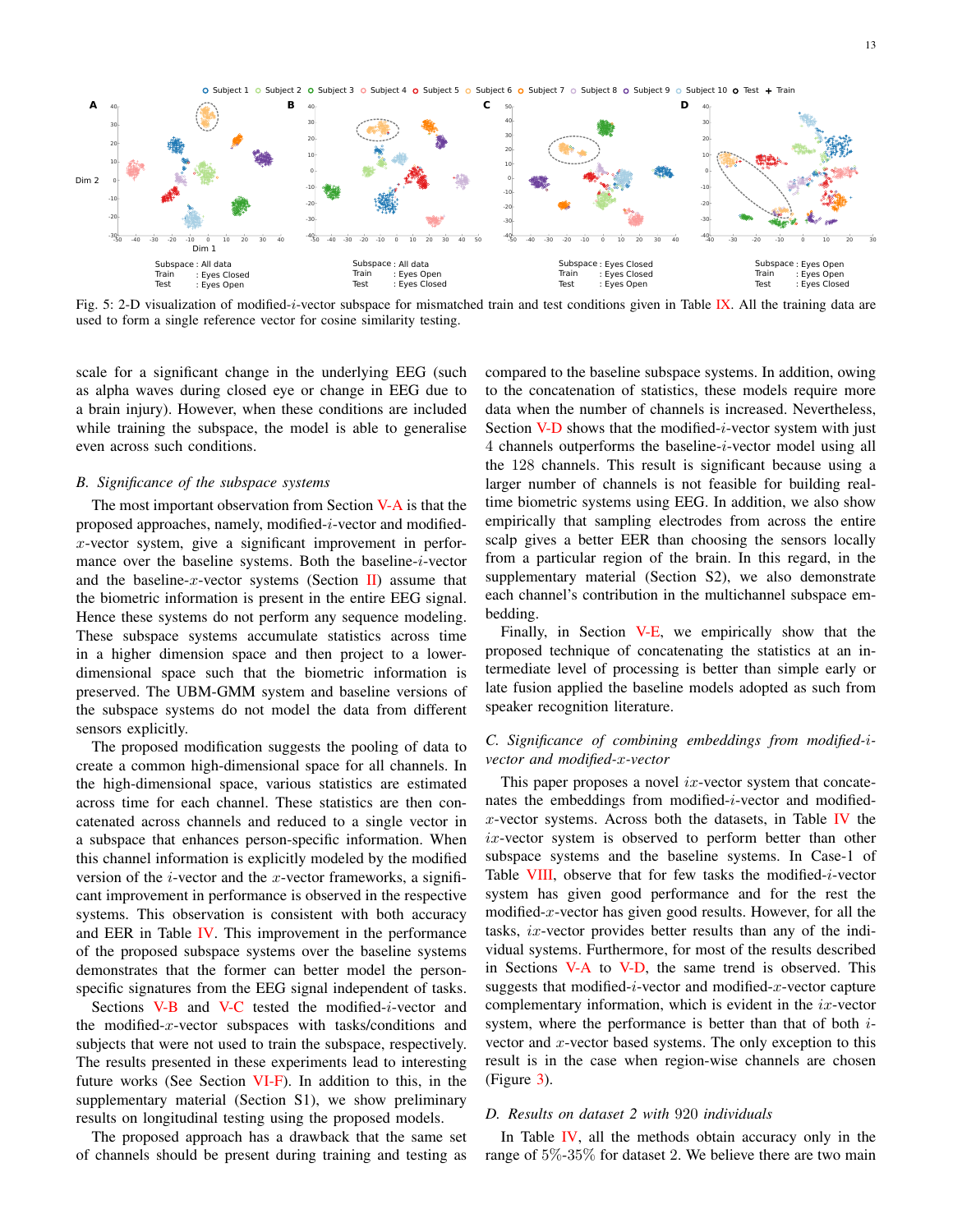factors for this drop in performance. Firstly, dataset 2 with 920 subjects is a much larger dataset with multi-session recordings on which EEG person recognition is studied until now (around 100 subjects in Table I). Secondly, unlike dataset 1 or any studies referred-to in Table I, dataset 2 was not collected in a controlled and confined environment with a predefined set of standard EEG biometrics elicitation protocols on 100% healthy subjects. As mentioned in Section III-B, we have tried to remove recordings with abnormalities or seizures. However, the annotation used to filter the dataset were algorithmically generated  $[48]$  and hence are not expected to be  $100\%$ accurate. Abnormalities such as seizure would be present in only a few sessions, and such signatures would have made the dataset more challenging. Contrasting this, if the abnormality is consistently present in all the sessions, this would have positively enhanced biometric results. Non-standardized tasks and data collecting environments, and varying EEG acquisition devices further added challenges to biometric performance in the dataset. Owing to the factors mentioned above, finding a subspace that disentangles the intrinsic subject characteristics from the EEG signal in this dataset is hard.

Further experiments are required to decode the extent to which the clinical nature and a large number of subjects affects EEG biometric performance in dataset 2. The performance of EEG biometrics on a large number of subjects with multiple session recording is an unexplored area, mainly owing to the difficulty involved in data collection (unlike face or voice recognition where  $> 1000$  individuals or more is typically used). The given result on dataset 2 with 920 subjects further motivates the research of EEG biometrics with a large number of subjects and multiple sessions of recording, although the clinical nature influences the results. In the supplementary material (Section S3), we show further analysis on this dataset using 100 and 500 subjects.

#### *E. Limitations*

*1) Dataset* 1*:* The limitation of dataset 1 is that it does not have data from all or an equal number of subjects performing all the tasks. Hence, it is not possible to analyze the performance from Table VIII across tasks and compare them. However, dataset 1 has been collected using a wide range of tasks, making it a suitable candidate for task-independent EEG analysis.

*2) Dataset* 2*:* Dataset 2 has clinical nature due to the demographics of the involved patients and the usage of nonstandardized tasks with clinical objectives. Further studies are required to carefully analyze the effect and the extent of clinical nature in this dataset and how it affects EEG biometrics. This paper uses dataset 2 only as a contrastive dataset to compare the performance of proposed approaches against the baseline systems (see Section VI-D).

## *F. Future research directions*

*1) Task-independent EEG biometrics:* With different elicitation protocols being a primary focus in the literature, all the results discussed in this paper question the need for specific (constrained) elicitation protocols for studying biometric signatures. These results show that there can be significant person-specific signatures in any EEG being collected; and hence suggest the usage of task-independent EEG biometrics as a baseline for studying task-dependent EEG biometrics.

*2) Proposed subspace:* The person-specific signatures can negatively affect generalization across individuals when EEG is being used for building task rich Brain-Computer Interfaces (BCI). In the speech processing literature, while training models for speech recognition, speaker information is suppressed by various speaker normalization techniques. Since biometric information is always present in EEG, similar methods need to be developed to scale BCIs across individuals. The subspace systems proposed in this paper gives a single vector representation of biometric information present in the signal. While building BCIs, the subject-specific vectors can also be used as features for normalizing variance across subjects.

*3) Improving results on unseen tasks:* In Table IX of Section V-B, the performance of models were observed to drop significantly when very different conditions are used in training and testing. Similarly, for few tasks in Table VIII, the result dropped considerably for few tasks unseen during training. In addition to this, in the supplementary material (Section S4), we present additional performance comparisons using baseline models for unseen tasks. The other baseline methods were also observed to have a similar drop in performances. Despite the drop in performance, it should be noted that these results are much better than a random classifier indicative of task-independent biometric signatures. Benchmarking results on such hard inter-task testing and improving these results using better datasets and models are important future works.

*4) Improving results on unseen users:* Table X of Section V-C tests the ability of the proposed subspace embeddings to scale for unseen users during training. In the supplementary material (Section S5), we also report the results on unseen task for other compatible baseline models. For individuals unseen during training, the proposed model was shown to work despite a considerable drop in performance. This experiment is inspired by speaker verification literature [7, 8], where embedding extracted from a subspace trained discriminatively using a large number of users  $(\gg 1000)$  is the state-of-theart for open-set-verification. The preliminary results given in Section V-C show that the proposed models have the potential to be used in open-set verification by extracting embeddings from users unseen during model training. However, testing and improving open-set verification results using strong baselines and large datasets is an important future work for these models to be used for large-scale EEG biometric verification similar to speaker recognition.

*5) Better feature selection and channel sampling:* All results in the manuscript were reported using PSD features. Exploring better features for task-independent EEG biometric is an interesting future work.

In Section V-D, various simple channel sub-sampling strategies are explored using a 128 channels dataset. Section S6 in the supplementary material reports other baseline results for all channel sub-sampling strategies discussed in Section V-D. However, these channel sub-subsampling techniques are empirical. In this regard, in the supplementary material (Section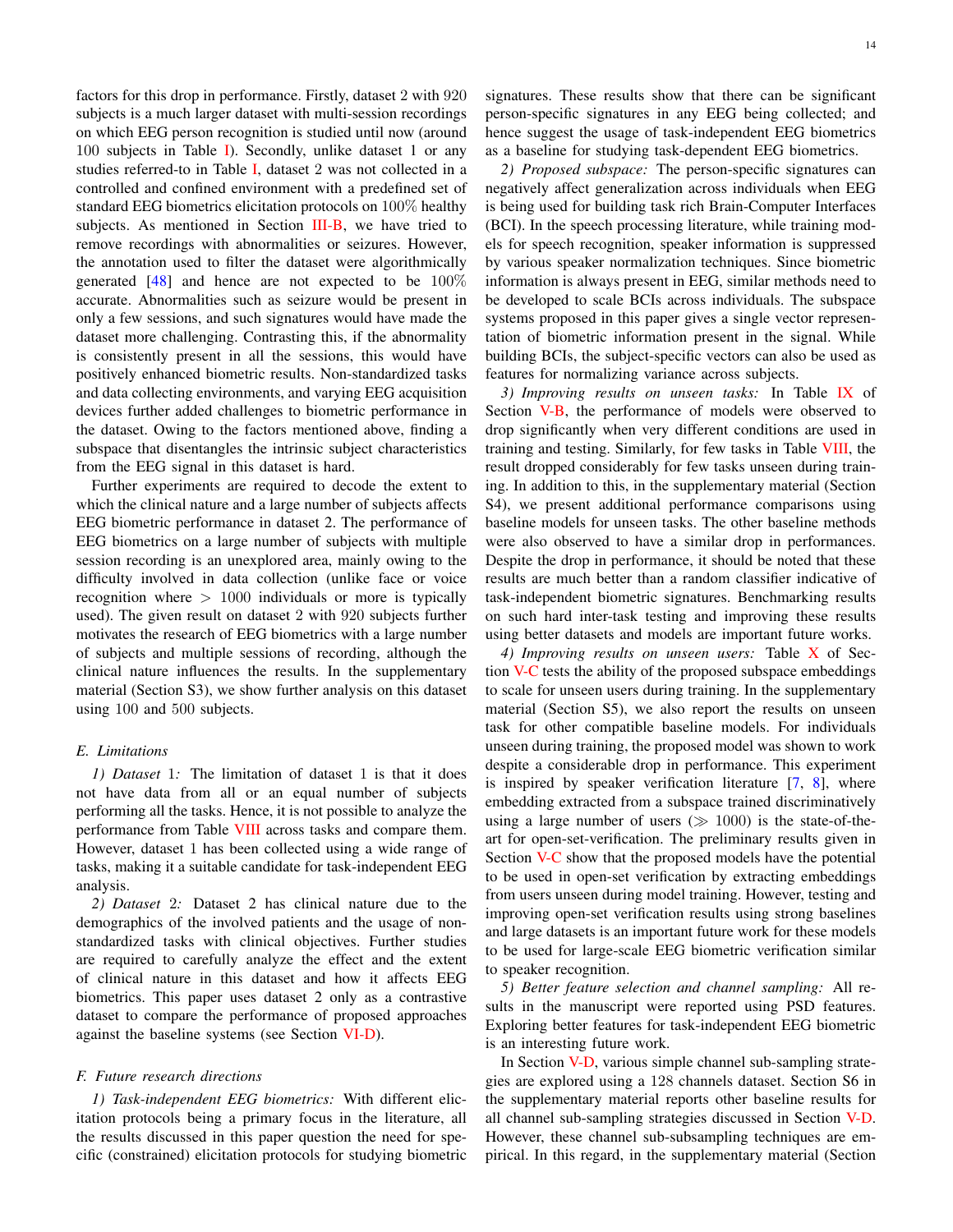S7), we attempted a simple systematic way of sampling the channels by their performance; however, the obtained performances were not significantly greater than the results reported in Section V-D. Using a dataset with 128 channels, sampling channels systematically for every individual or a set of individuals using a compatible recognition system is also an interesting future direction for research.

# VII. CONCLUSION

The paper builds upon state-of-the-art text-independent speaker recognition techniques, namely the *i*-vector and  $x$ vector system, for recognizing individuals from multi-channel EEG. It proposes a novel system that combines adapted versions of  $i$ -vector and  $x$ -vector. The proposed methods are shown to give state-of-the-art results by testing against various baseline systems on two large datasets across tasks and sessions. The proposed approach is shown to reliably encode person-specific signatures into a single vector using just four channels and a simple cosine similarity scoring.

The proposed subspaces are also used to offer empirical evidence for the presence of task-independent person-specific signatures in EEG using different tasks/conditions for training and testing at various levels. The results discussed in this paper question the need for the use of constrained elicitation protocols for EEG biometrics and suggest task-independent settings to be used as a baseline for studying task-dependent EEG biometrics.

#### DATA AVAILABILITY

Dataset 1 is publicly available at https://www.iitm.ac.in/ donlab/cbr/eeg person id dataset/. The list of files used from Temple University database and the code will be shared on request.

#### ACKNOWLEDGMENT

We thank the Centre for Computational Brain Research (CCBR), IIT Madras for enabling the collaboration between Sur Lab, Massachusetts Institute of Technology and Indian Institute of Technology Madras. M.S. holds the N.R. Narayanamurthy Visiting Chair Professorship in Computational Brain Research at IIT Madras. Collaboration with University of Southern California (S.N) was supported by DST VAJRA. Supported by the N.R. Narayanamurthy Chair endowment and DST VAJRA.

#### **REFERENCES**

- [1] Patrizio Campisi and Daria La Rocca, "Brain waves for automatic biometric-based user recognition," *IEEE Transactions on Information Forensics and Security*, vol. 9, no. 5, pp. 782–800, 2014.
- [2] Marcos Del Pozo-Banos, Jesús B. Alonso, Jaime R. Ticay-Rivas, and Carlos M. Travieso, "Electroencephalogram subject identification: A review," *Expert Systems with Applications*, vol. 41, no. 15, pp. 6537–6554, 2014.
- [3] Qiong Gui, Maria V. Ruiz-Blondet, Sarah Laszlo, and Zhanpeng Jin, "A survey on brain biometrics," *ACM Comput. Surv.*, vol. 51, no. 6, pp. 112:1–112:38, Feb. 2019.
- [4] Jan Berkhout and Donald O Walter, "Temporal Stability and Individual Differences in the Human EEG: An Analysis of Variance of Spectral Values," *IEEE Transactions on Biomedical Engineering*, vol. BME-15, no. 3, pp. 165–168, July 1968.
- [5] H Van Dis, M Corner, R Dapper, G Hanewald, and H Kok, "Individual differences in the human electroencephalogram during quiet wakefulness," *Electroencephalography and Clinical Neurophysiology*, vol. 47, no. 1, pp. 87 – 94, 1979.
- [6] Mriganka Sur and John LR Rubenstein, "Patterning and plasticity of the cerebral cortex," *Science*, vol. 310, no. 5749, pp. 805–810, 2005.
- [7] Najim Dehak, Patrick J Kenny, Réda Dehak, Pierre Dumouchel, and Pierre Ouellet, "Front-End Factor Analysis for Speaker Verification," *IEEE Transactions on Audio, Speech, and Language Processing*, vol. 19, no. 4, pp. 788–798, May 2011.
- [8] David Snyder, Daniel Garcia-Romero, Gregory Sell, Daniel Povey, and Sanjeev "X-Vectors: Robust DNN Embeddings for Speaker Recognition," *2018 IEEE International Conference on Acoustics, Speech and Signal Processing (ICASSP)*, pp. 5329–5333, 2018.
- [9] Mari Ganesh Kumar, MS Saranya, Shrikanth Narayanan, Mriganka Sur, and Hema A Murthy, "Subspace techniques for task-independent eeg person identification," in *2019 41st Annual International Conference of the IEEE Engineering in Medicine and Biology Society (EMBC)*. IEEE, 2019, pp. 4545–4548.
- [10] Iyad Obeid and Joseph Picone, "The Temple University Hospital EEG Data Corpus," *Frontiers in Neuroscience*, vol. 10, no. May, pp. 196, 2016.
- [11] Maria V. Ruiz-Blondet, Zhanpeng Jin, and Sarah Laszlo, "Permanence of the cerebre brain biometric protocol," *Pattern Recognition Letters*, vol. 95, pp. 37 – 43, 2017.
- [12] Emanuele Maiorana and Patrizio Campisi, "Longitudinal Evaluation of EEG-Based Biometric Recognition," *IEEE Transactions on Information Forensics and Security*, vol. 13, no. 5, pp. 1123–1138, May 2018.
- [13] Yvonne Höller, Arne C Bathke, and Andreas Uhl, "Age, Sex, and Pathology Effects on Stability of Electroencephalographic Biometric Features Based on Measures of Interaction," *IEEE Transactions on Information Forensics and Security*, vol. 14, no. 2, pp. 459–471, Feb 2019.
- [14] D Vinothkumar, Mari Ganesh Kumar, Abhishek Kumar, Hitesh Gupta, MS Saranya, Mriganka Sur, and Hema A Murthy, "Task-Independent EEG based Subject Identification using Auditory Stimulus," in *Proc. Workshop on Speech, Music and Mind 2018*, 2018, pp. 26–30.
- [15] Emanuele Maiorana, "Deep learning for eeg-based biometric recognition," *Neurocomputing*, vol. 410, pp. 374–386, 2020.
- [16] Sebastien Marcel and José del R Millán, "Person Authentication Using Brainwaves (EEG) and Maximum A Posteriori Model Adaptation," *IEEE Transactions on Pattern Analysis and Machine Intelligence*, vol. 29, no. 4, pp. 743–752, April 2007.
- [17] Markus Näpflin, Marc Wildi, and Johannes Sarnthein, of resting EEG spectra validates a statistical signature of persons," *Clinical Neurophysiology*, vol. 118, no. 11, pp. 2519–2524, 2007.
- [18] Markus Näpflin, Marc Wildi, and Johannes Sarnthein, "Test-retest reliability of EEG spectra during a working memory task," *Neuroimage*, vol. 43, no. 4, pp. 687–693, 2008.
- [19] Katharine Brigham and BVK Vijaya Kumar, "Subject identification from electroencephalogram (EEG) signals during imagined speech," in *2010 Fourth IEEE International Conference on Biometrics: Theory, Applications and Systems*, Sept 2010, pp. 1–8.
- [20] Milan Kostílek and Jakub Št'astnv, "EEG biometric identification: Repeatability and influence of movement-related EEG," in *Applied Electronics (AE), 2012 International Conference on*. IEEE, 2012, pp. 147–150.
- [21] Yunqi Wang and Laleh Najafizadeh, "On the invariance of EEG-based signatures of individuality with application in biometric identification," in *2016 38th Annual International Conference of the IEEE Engineering in Medicine and Biology Society (EMBC)*, Aug 2016, pp. 4559–4562.
- [22] Blair C. Armstrong, Maria V. Ruiz-Blondet, Negin Khalifian, Kenneth J. Kurtz, Zhanpeng Jin, and Sarah Laszlo, "Brainprint: Assessing the uniqueness, collectability, and permanence of a novel method for erp biometrics," *Neurocomputing*, vol. 166, pp. 59 – 67, 2015.
- [23] Marta Kutas and Steven A Hillyard, "Reading senseless sentences: Brain potentials reflect semantic incongruity," *Science*, vol. 207, no. 4427, pp. 203–205, 1980.
- [24] Rig Das, Emanuele Maiorana, Daria La Rocca, and Patrizio Campisi, "EEG Biometrics for User Recognition Using Visually Evoked Potentials," in *2015 International Conference of the Biometrics Special Interest Group*, Sept 2015, pp. 1–8.
- [25] Ting Yu, Chun-Shu Wei, Kuan-Jung Chiang, Masaki Nakanishi, and Tzyy-Ping Jung, "Eeg-based user authentication using a convolutional neural network," in *2019 9th International IEEE/EMBS Conference on Neural Engineering (NER)*. IEEE, 2019, pp. 1011–1014.
- [26] Daria La Rocca, Patrizio Campisi, and Gaetano Scarano, "On the Repeatability of EEG Features in a Biometric Recognition Framework using a Resting State Protocol," in *BIOSIGNALS*, 2013, pp. 419–428.
- [27] Emanuele Maiorana, Daria La Rocca, and Patrizio Campisi, "Eigenbrains and Eigentensorbrains: Parsimonious bases for EEG biometrics," *Neurocomputing*, vol. 171, pp. 638–648, jan 2016.
- [28] Emanuele Maiorana, Daria La Rocca, and Patrizio Campisi, "On the Permanence of EEG Signals for Biometric Recognition," *IEEE Transactions on Information Forensics and Security*, vol. 11, no. 1, pp. 163–175, jan 2016.
- [29] Marcos Del Pozo-Banos, Carlos M Travieso, Jesus B Alonso, and Ann John, "Evidence of a task-independent neural signature in the spectral shape of the electroencephalogram," *International Journal of Neural Systems*, vol. 28, no. 01, pp. 1750035:1–20, 2018.
- [30] Nga Tran, Dat Tran, Shuangzhe Liu, Wanli Ma, and Tien Pham, "Eeg-based person authentication system in different brain states," in *2019 9th International IEEE/EMBS Conference on Neural Engineering (NER)*. IEEE, 2019, pp. 1050–1053.
- [31] Min Wang, Heba El-Fiqi, Jiankun Hu, and Hussein A Abbass, neural networks using dynamic functional connectivity for eeg-based person identification in diverse human states," *IEEE Transactions on Information Forensics and Security*, 2019.
- [32] Matteo Fraschini, Sara Maria Pani, Luca Didaci, and Gian Luca Marcialis, "Robustness of functional connectivity metrics for eeg-based personal identification over task-induced intra-class and inter-class variations," *Pattern Recognition Letters*,